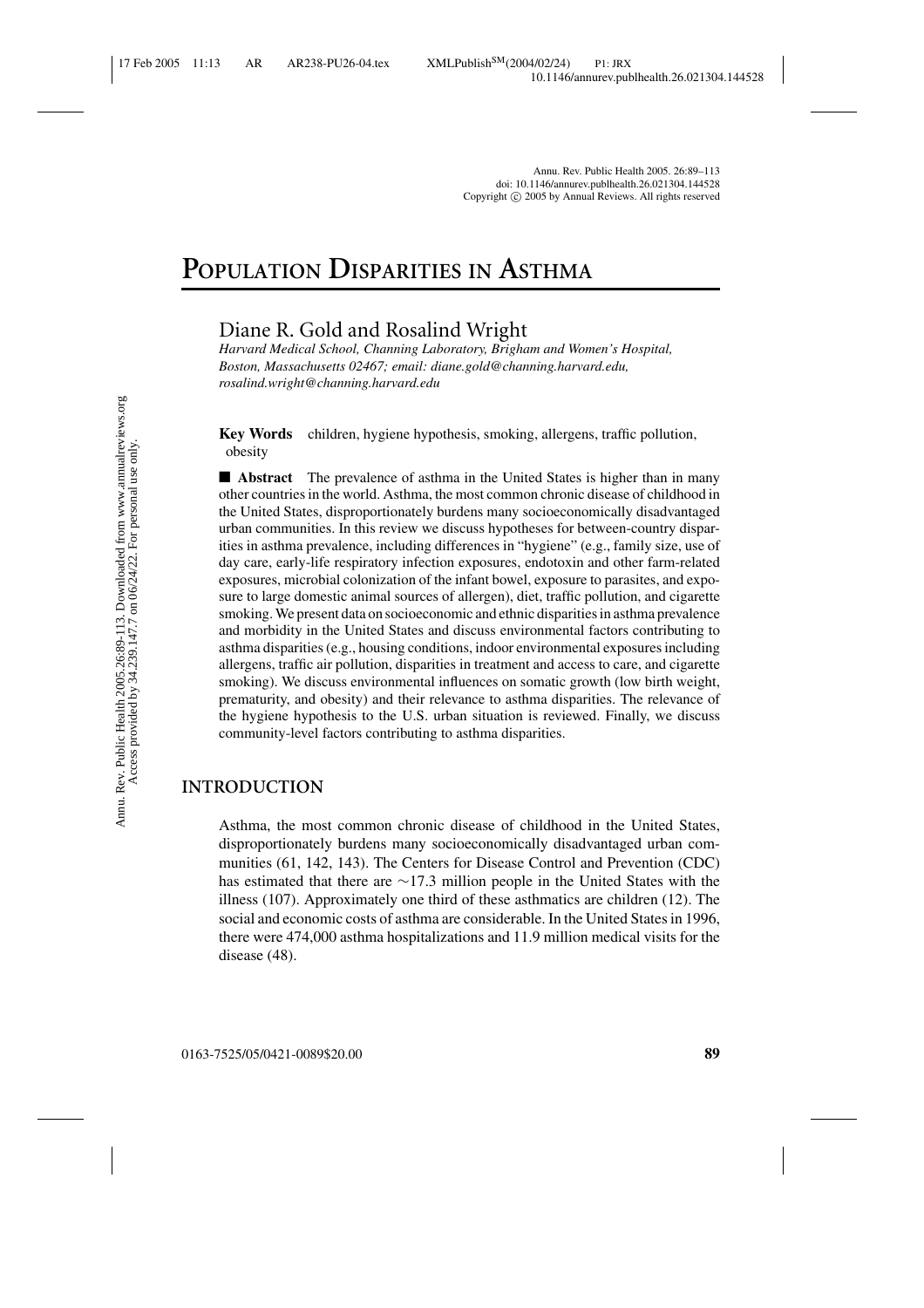### **DEFINITIONS OF ASTHMA**

The estimated prevalence of asthma can vary widely according to the epidemiologic or clinical definition utilized; nevertheless, certain between-country and within-U.S. disparities in asthma prevalence and morbidity have been well documented and are not likely to be a function of definition. In the U.S. National Institutes of Health Guidelines for Management and Diagnosis of Asthma (61, 92), asthma is defined as

a chronic inflammatory disorder of the airways in which many cells and cellular elements play a role, in particular, mast cells, eosinophils, T lymphocytes, macrophages, neutrophils, and epithelial cells. In susceptible individuals, this inflammation causes recurrent episodes of wheezing, breathlessness, chest tightness, and coughing.... These episodes are usually associated with widespread but variable airflow obstruction that is often reversible either spontaneously or with treatment. The inflammation also causes an associated increase in the existing bronchial hyper-responsiveness to a variety of stimuli. (p. 8)

In large-scale epidemiologic studies, the diagnosis of asthma has generally been elicited by a series of questions related to wheeze (doctor-diagnosed or parentally/self-observed) and its persistence or chronicity (5), often with evaluation of secondary phenotypes including allergic sensitization and airway hyperreactivity (138). In the United States, the majority of those with asthma have allergy or elevated IgE, but a minority of asthmatics have symptoms, airway inflammation, and airway hyperreactivity without identifiable allergy (41).

## **BETWEEN-COUNTRY DISPARITIES IN ASTHMA PREVALENCE**

The prevalence of asthma in the United States is higher than in many other countries in the world (Figure 1). Using standardized questionnaires, the International Study of Asthma and Allergy in Childhood (ISAAC) (158) has shown an almost thirty-fold between-country variation in asthma prevalence rates (62). Urbanized, more "Westernized" countries tend to have higher asthma rates than do less developed countries, though exposures related to urbanization and Westernization do not explain all the between-country differences noted in this international effort to understand the patterns of asthma and allergy in children. A number of hypotheses have been proposed as potential partial explanations for between-country and within-country disparities in asthma prevalence, including differences in (*a*) "hygiene," (*b*) diet, (*c*) cigarette smoking, (*d*) traffic pollution, (*e*) antenatal exposures, and (*f*) physical activity/obesity. Despite a growing body of worldwide literature reporting studies testing these hypotheses, the significance of most of these factors in the development of asthma has yet to be fully understood,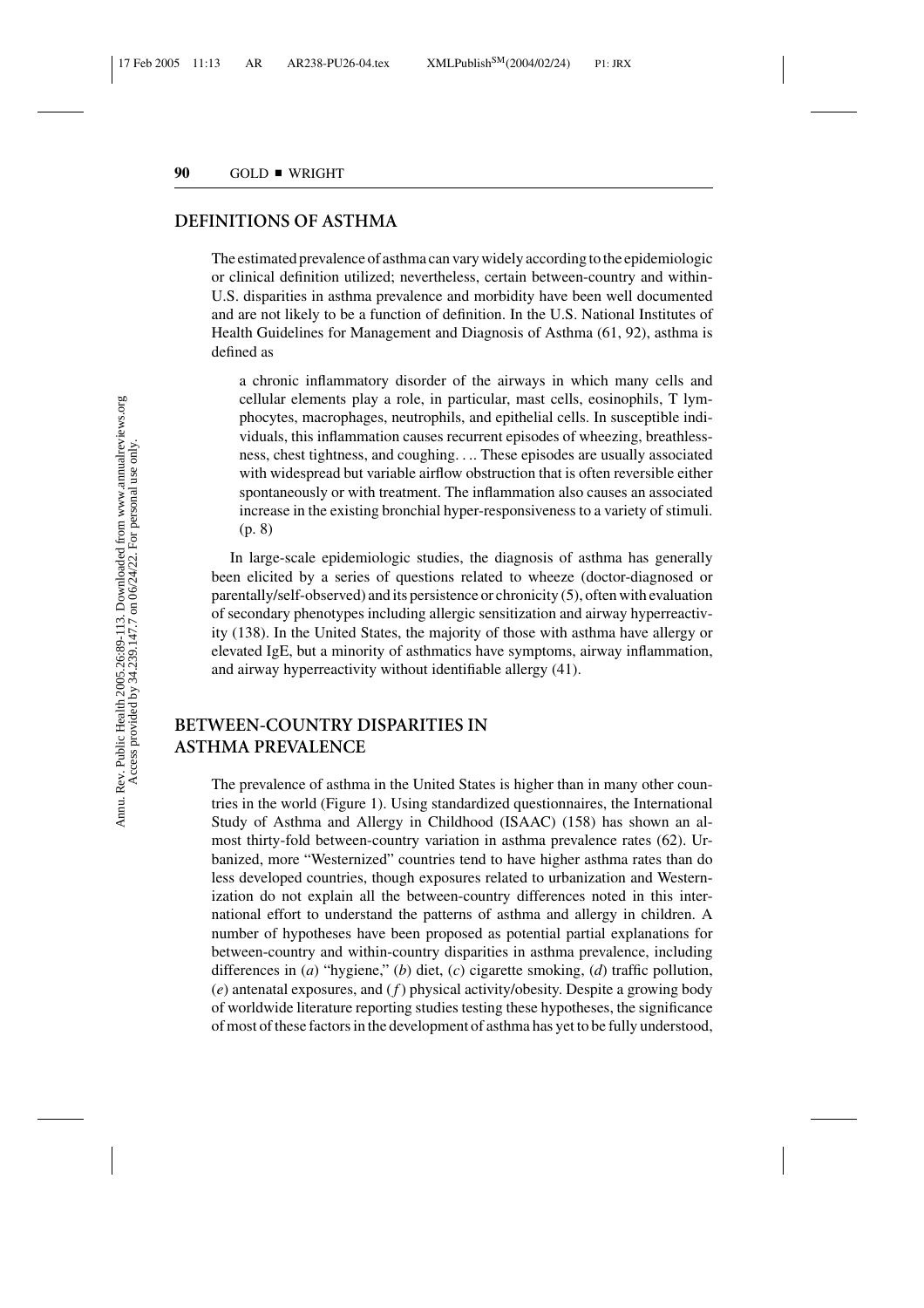

**Figure 1** Prevalence of asthma symptoms (percentage) from a questionnaire in the ISAAC database. Source: ISAAC Steer. Comm. (62).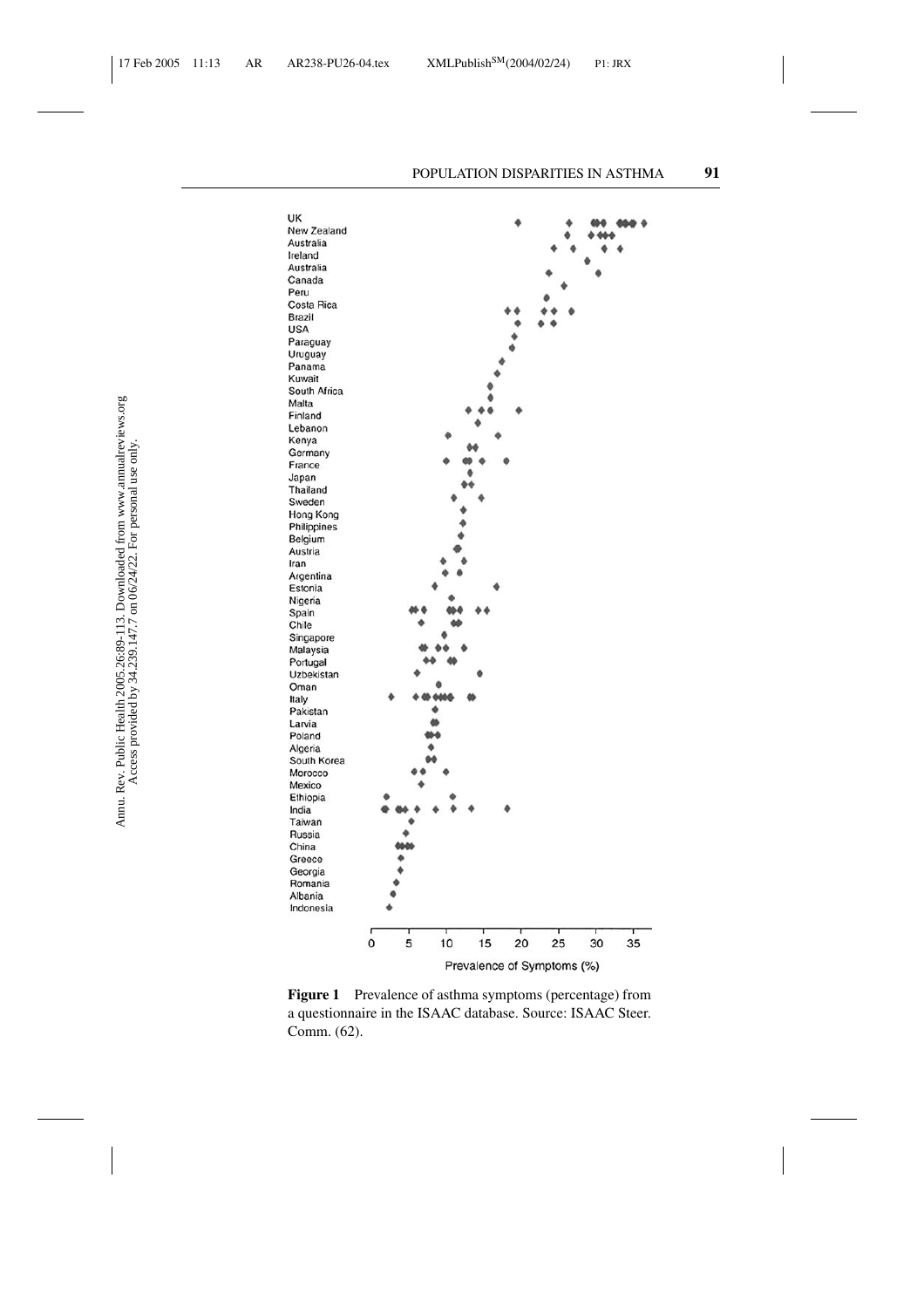and their significance for explaining between-region or -country disparities in asthma prevalence is uncertain (61). One exception is in utero/early infancy exposure to cigarette smoking, which is consistently found to be an important risk factor for development of wheeze and early asthma. However, its relationship to development of allergy and allergic inflammation is uncertain (61). Environmental factors contributing to increased asthma morbidity are far better understood and are reviewed here only in relation to asthma disparities in the United States (61). But first we present theories potentially explaining worldwide asthma disparities, with a focus on the hygiene and diet hypotheses.

#### **THE HYGIENE HYPOTHESES**

The hygiene hypothesis is actually a series of hypotheses that have expanded since the original English and Swiss observations in the late nineteenth and early twentieth centuries that hay fever and wheeze appeared to be diseases of more affluent urban areas, compared with rural farming areas (128, 157). The hypotheses have evolved to include (*a*) small families, earlier birth order, and less use of day care  $(8, 23, 128)$ ; *(b)* less exposure to respiratory infection in early childhood (128); (*c*) a reduction in endotoxin or other farm-related exposures (15); (*d*) a change in microbial colonization of the infant's large bowel through diet or antibiotics (86);  $(e)$  reduced exposure to parasites  $(17)$ ; or  $(f)$  reduced exposure to large domestic animal sources of allergens (102) as potential explanations for increases in asthma prevalence in more Westernized urban communities compared with more rural communities.

#### **Family Size, Day Care, and Viral Exposure**

In longitudinal U.S. studies, having siblings (8) and early life exposure to day care (8, 23) have been associated with more wheeze in early childhood but with decreased risk of persistent childhood wheeze and with lower IgE levels in later childhood. Later birth order is also associated with reduced allergic disease risk (129). The very early-life increase in wheeze associated with increased exposure to siblings/day care has been attributed to the proinflammatory effects of increased viral infection exposure on small airways and not to allergic responses. The later childhood reduction in wheeze associated with early-life exposure to siblings/day care has been attributed to possible downregulation of chronic allergic immune inflammatory responses by early-life infections. Some investigators hypothesized that early-life respiratory viral or mycobacterial exposure may modify T-regulatory lymphocyte cell behavior and may downregulate T helper 1 (Th1) and Th2 lymphocyte secretion of proinflammatory cytokines (57, 144). The potential of early day care/viral exposure to be protective against later allergic asthmatic responses is likely to vary by familial inheritence. Celedon et al. (26) found that for children of mothers without asthma, day care was protective; for children of mothers with asthma, day care was a risk factor for wheeze. The associations of day care,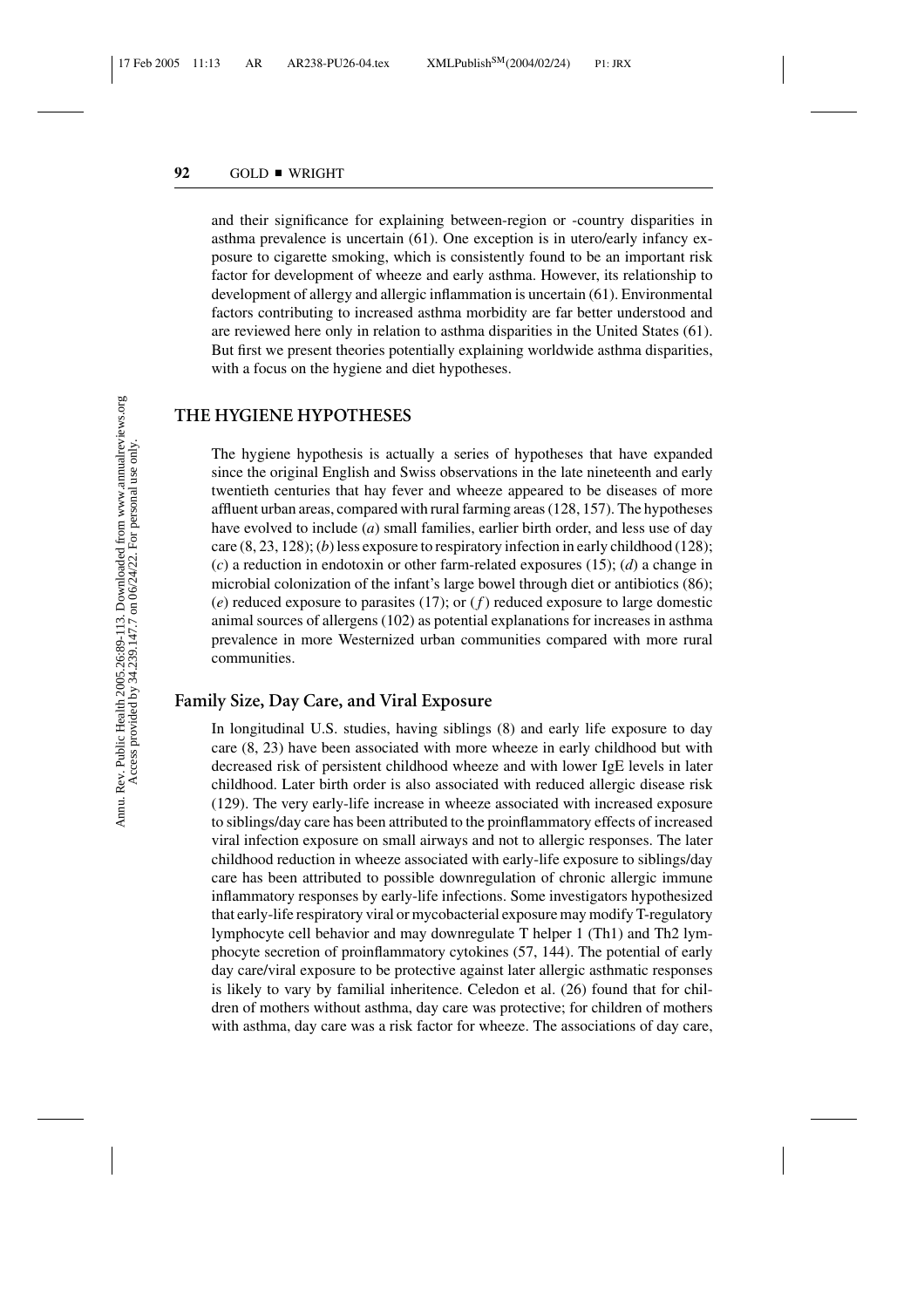siblings, or birth order with later protection against wheeze may well represent effects of exposures other than viral illness. In a review of the literature, the Institute of Medicine (61) report "Clearing the Air" concluded that association with allergy of infant viral exposure to later childhood asthma is uncertain; conflicting results have come from the few prospective studies that directly measure the number and type of viral illnesses encountered in infancy (61).

#### **Endotoxin**

Endotoxin is a biologically active lipopolysaccharide, a primary component of the outer cell membrane of gram-negative bacteria (110). The endotoxin hypothesis has come from reproducible observations in Swiss, German, and Austrian individual and combined studies, demonstrating lower rates of allergy-associated wheeze/asthma and allergic sensitization in children of farming families, compared with children from nonfarming families in the same region (15, 112, 139). In a recent West European multi-country cross-sectional study of school-aged rural children, endotoxin in the bed mattress was associated with lower rates of asthma with allergy and atopic sensitization but not with asthma/wheeze without allergy (15). On the basis of animal and human studies, investigators have hypothesized that at certain doses, with the right timing in the life cycle, endotoxin may downregulate allergic airway inflammation, perhaps by increasing Th1-type lymphocytes through increasing macrophage interleukin-12 secretion, (110) or by alteration of T regulatory cell behavior early in life (144). The effect of endotoxin may depend on the timing of exposure and dose, as well as genotype  $(7, 42)$ ; endotoxin is well known to have an irritant effect causing wheeze symptoms in adults in the occupational setting (110). Endotoxin exposure may reduce the risk of allergy or asthma if encountered in infancy, yet it may increase wheeze risk once individuals have established asthma (89).

#### **Microbial Colonization of the Infant's Large Bowel**

The European farm studies have also found that taking children into the barn in infancy and feeding young children raw milk may be protective of wheeze and allergy (112). If farm exposures are protective, then it is possible that bacterial exposures encountered in raw milk, fermented foods (86), and additional farm-associated exposures other than endotoxin may be protective (65, 66). Some researchers have suggested that antibiotic use has increased risk of allergy and asthma by altering bowel flora and intestinal immune mechanisms, but recent prospective articles on antibiotic use in infancy that adjust for infection do not support that hypothesis.

#### **Domestic Allergen Exposure**

There is no question that asthmatic individuals who are sensitized to animals such as cats, and who have higher exposure to these animals, have an increase in allergic symptoms compared with sensitized asthmatic individuals with lower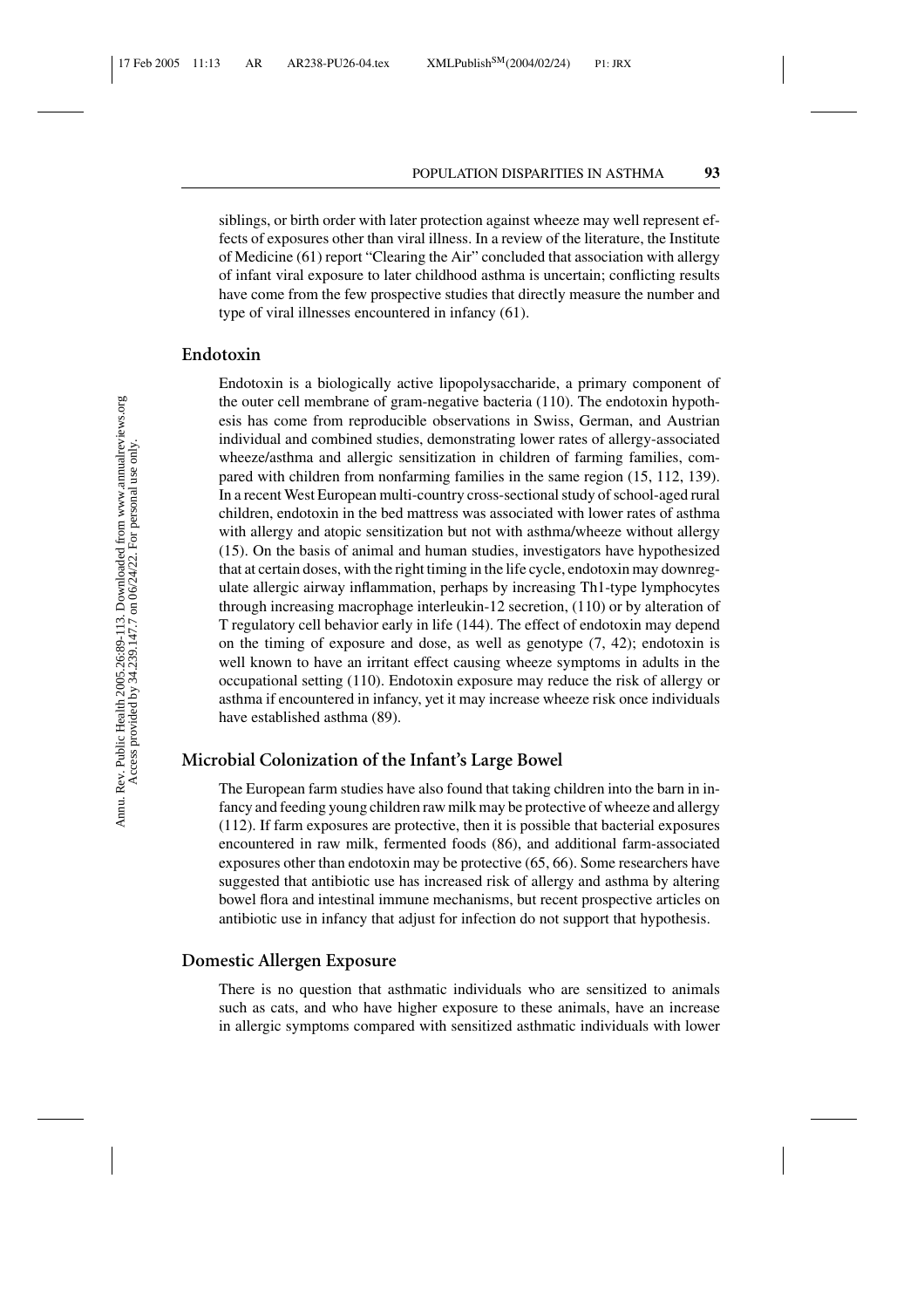exposure (82). However, multiple studies also suggest an association between early-life exposure to dog or cat in the home and reduced risk of asthma or allergic sensitization (96, 100). The data on cat and protection against asthma are not as consistent as those related to dog. Dogs are associated with endotoxin (97), but domestic dogs kept in the home are also associated with the presence of large quantities of aerosolized dog allergen. Similarly, homes with cats have very high levels of aerosolized cat allergen (104), though there is not a clear-cut correlation between cat allergen levels and measurable dust or air endotoxin in the home. Platts-Mills (102) has hypothesized that for some children, high allergen exposure may result in a "modified Th2 response," leading to increased interleukin 10 antiinflammatory cytokine production, increased IgG4 production, and reduced proinflammatory interleukin 4 production. Yet the data on cat in the home and allergy or asthma are contradictory, perhaps because of both the unmeasured exposures to cat outside the home (depending on the prevalence of cat in the community) and on familial factors. There is likely familial or genetic variation in response to high levels of allergen exposure—not all people will respond in a similar fashion. For example, in a Boston longitudinal study, early exposure to cat in the home appeared protective for children of mothers without asthma, yet it was a risk factor for wheeze for children with asthma (22). In a Wisconson longitudinal study, the relation of dog in the home to atopic dermatitis was modified by the CD14 genotype (42).

#### **DIET**

Differences in dietary intake also may contribute to disparities in allergy and asthma. Particularly in the Westernized English-speaking countries such as the United States, the United Kingdom, Australia, and New Zealand, dietary intake of fresh fruits and vegetables containing antioxidants has decreased (135). Asthma was negatively associated with consumption of foods containing Vitamin E in the prospective U.S. Nurses' Health Study of 77,866 female nurses (54). Increases in allergy and asthma may be related also to decreases in dietary intake of n-3 polyunsaturated fatty acids (PUFA), such as eicosapentaenoic acid (EPA) and docosahexaenoic acid (DHA) found in oily fish (tuna, salmon, mackerel, and herring) and leafy green vegetables, and to increases in n-6 polyunsaturated fatty acids, such as linoleic acid (LA) and arachidonic acid (AA) found in vegetable oils (13, 54, 106, 125). Investigators have noted a very low prevalence of asthma among Greenland Eskimos, who have a high intake of n-3 fatty acid EPA (59). Peat found an 8% versus 16% prevalence of asthma in regular fish eaters versus nonfish eaters (98). In a more recent Australian dietary intervention trial, children whose mothers were randomized to supplementation with omega-3 fatty acids during pregnancy had less wheeze in the first 18 months of life than did controls (90). Early-life exposure to N-3 PUFA may decrease asthma or allergy risk through decreasing chronic allergic inflammation, including airway inflammation.

Differences in breast-feeding practices also have been suggested as a factor influencing asthma risk but are not reviewed here in depth. Breast-feeding is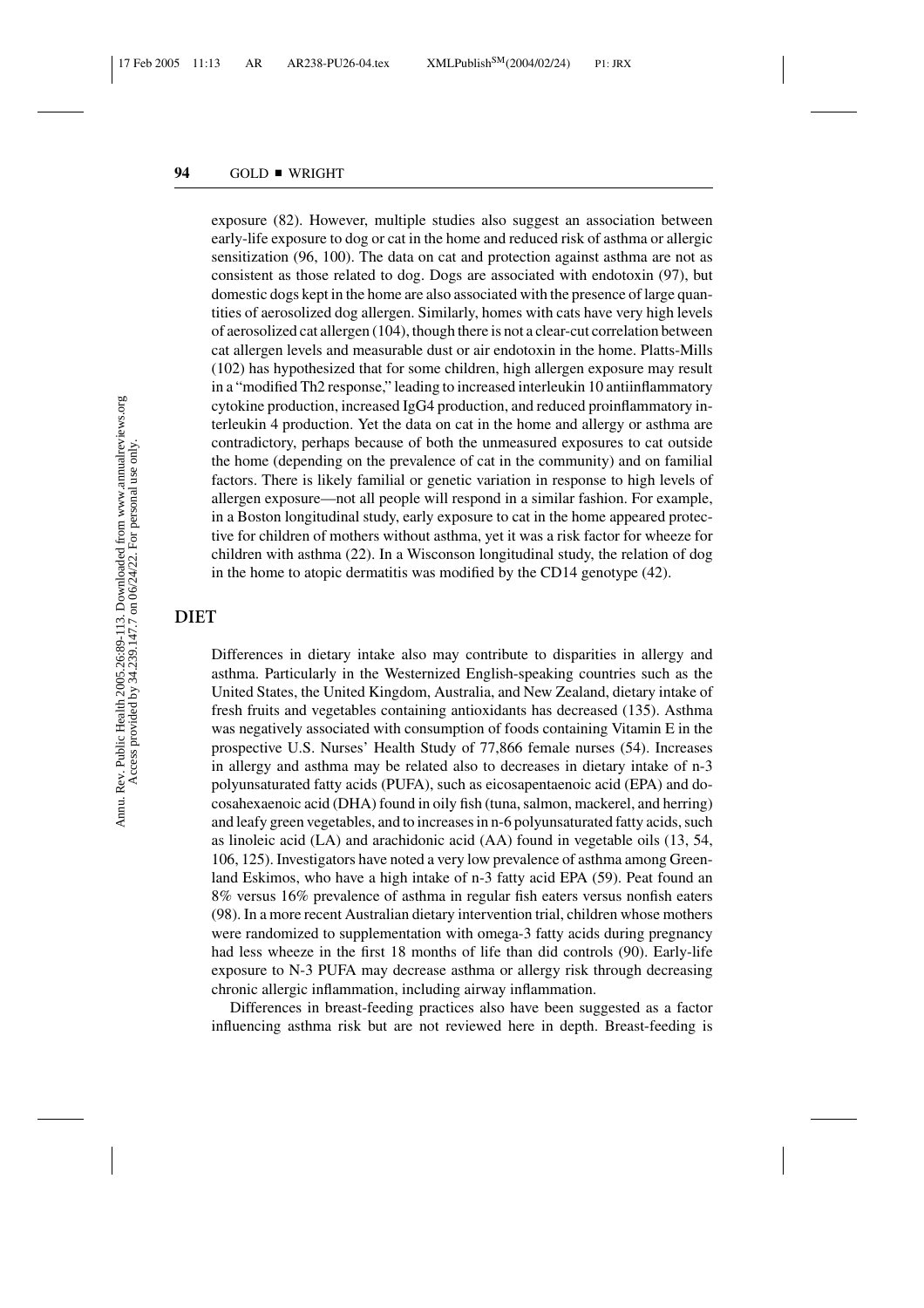complex, as a source of bonding between mother and infant, and a source of small amounts of antigen, antibodies, and protection against potentially diluted formula or bacterial contamination introduced by bottle-feeding using dirty water. The association between breast-feeding and protection (or risk) of allergy and asthma in the child will likely vary depending on other environmental as well as genetic factors (151).

## **SOCIOECONOMIC AND ETHNIC DISPARITIES IN ASTHMA PREVALENCE, MORBIDITY, AND MORTALITY IN THE UNITED STATES**

For almost two decades, socioeconomic and racial/ethnic disparities in asthma prevalence and asthma morbidity in the United States have been well documented (41, 46, 124, 143, 146), though the environmental exposures contributing to these disparities are only partially understood. What is the nature of the disparities in asthma in the United States, and what factors have been considered potential partial explanations for those disparities?

## **Asthma Disparities: Black/African American versus White/Non-Hispanic Ethnicity in the United States**

In the United States, asthma prevalence, hospitalization, and mortality are higher for Black/African American compared to Caucasian (White) children and adults (61). In a Southfield, Michigan, cross-sectional study of childhood asthma in an integrated middle class population (93), the lifetime prevalence of asthma was twice as high for Black compared with White children; this finding suggests that even in middle class communities unmeasured socioeconomic factors (e.g., racial discrimination, differential access to medical care, differential access to housing, differential patterns of medical care use), and perhaps biologic factors [e.g., genetic variation in vulnerability to effects of exposures (81)], may contribute to these disparities.

The disparity in asthma morbidity is greater than the disparity in asthma prevalence, which suggests that once asthma is established, many factors converge to make asthma worse for children and adults who are Black (46, 114, 124, 146). In New York City, asthma hospitalization and death rates among Blacks and Hispanics were 3–5 times those of Whites, in a study of data from all hospital discharges obtained from the New York State Department of Health (19). Asthma hospitalization and mortality were highly correlated with living in the city's poorest neighborhoods, making it impossible to separate ethnicity/race from poverty. Similarly, in a Boston study, asthma hospitalization was positively correlated with the poverty rate of the neighborhood within Boston and also with the proportion of non-White residents (47).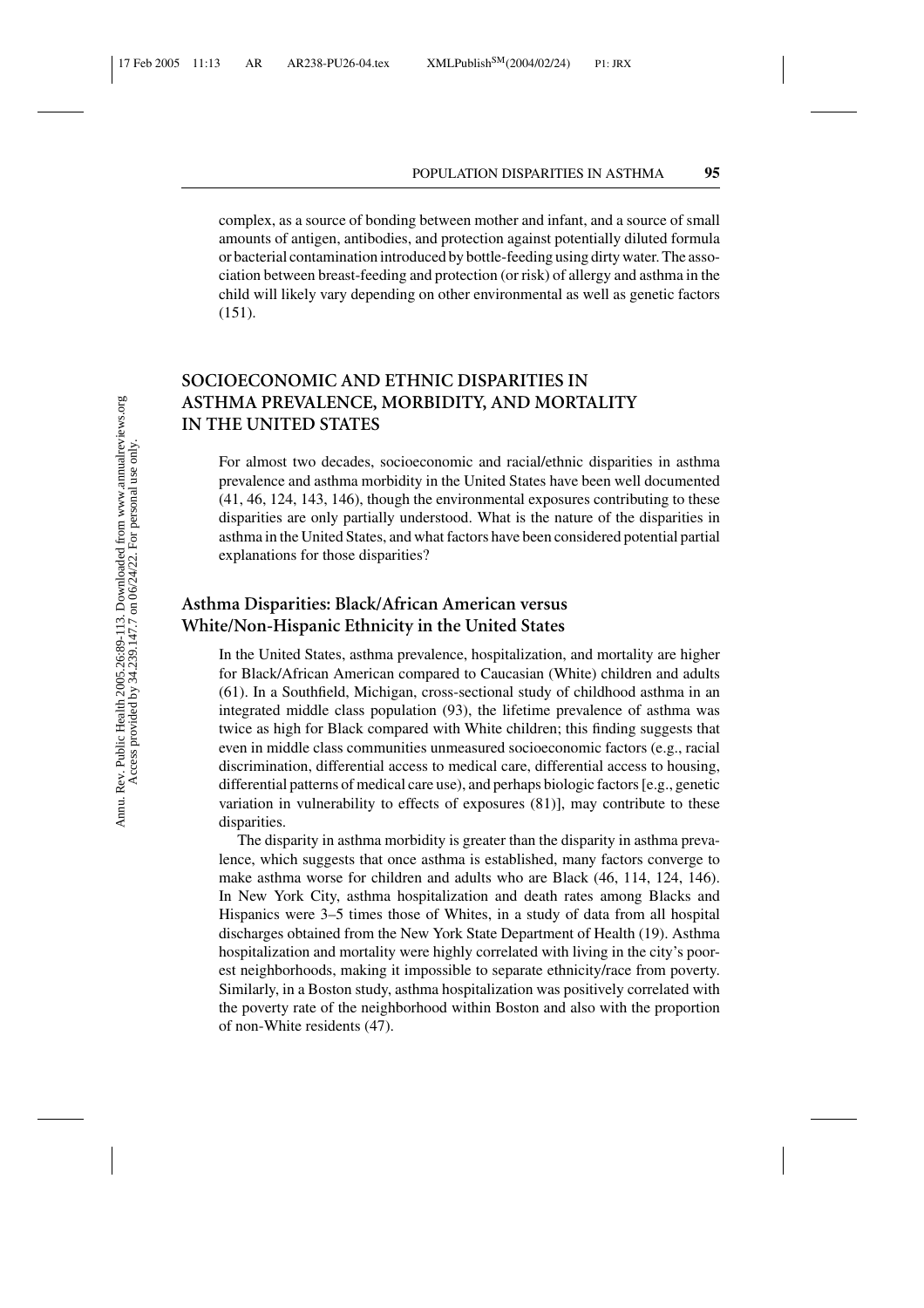#### **Asthma Disparities in the U.S. Hispanic/Latino Communities**

Hispanic or Latino peoples are of many racial, ethnic, cultural, and national origins. A 1999 survey in North Brooklyn, New York, found that the reported asthma prevalence was 5.3% among Dominican Latinos, compared with 13.2% among Puerto Rican Latinos. These differences could not be explained by location, household size, use of home remedies, educational attainment, or country where education was completed (80). Asthma mortality is rare, but in the United States, Puerto Ricans had the highest asthma mortality rates among Hispanics, followed by Cuban Americans and Mexican Americans. Mortality rates for Hispanics were higher in the Northeast than in any other region (58). A 1993–1994 multiethnic study of asthma rates among children in Connecticut found significantly higher asthma rates among Puerto Rican Hispanics, compared with non-Hispanic Whites, and these differences could not be explained by active smoking in the home or various measures of socioeconomic status (SES) (9). In Hartford, Connecticut, Puerto Rican ethnicity was associated with an increased risk of sensitization to indoor and outdoor allergens among children with asthma (25).

## **ENVIRONMENTAL FACTORS CONTRIBUTING TO ASTHMA DISPARITIES IN THE U.S.**

In trying to define and explain ethnic/racial disparities in asthma prevalence or morbidity in the United States, a number of investigators have analyzed national data from the National Health and Nutrition and Examination Surveys I, II, (124) and III (114); the National Health Interview Surveys (3, 146); and the Six Cities Study of air pollution and respiratory health (46). These data have advantages, in that they survey large populations from many regions of the United States, but they also have disadvantages, in that they often offer relatively sparse or specifically selective environmental exposure data on individuals within specific communities. Most investigators have evaluated whether it is possible to explain ethnic/racial disparities in asthma by urban living or by indices of disadvantage. Using data from four U.S. cities, Black children still had 1.6 times the odds of asthma diagnosis compared with White children, after taking into account exposures including cigarette smoke, body-mass index, air-conditioning use, city of residence, parental respiratory illness, parental education, only-child status, and single-parent household (46). Similarly, in the Second National Health Interview Survey, younger maternal age, residence in the central city, family income, low birth weight, and measures of overweight or obesity partially, but not fully, explain the increased prevalence of asthma among Black compared with White children (124). More recently, investigators analyzing data from the 1988 National Health Interview Survey reported that after controlling for multiple factors, Black children did not have higher rates of asthma, but living in an urban setting, regardless of race or income, increased the risk of asthma (3). Using Maryland hospital discharge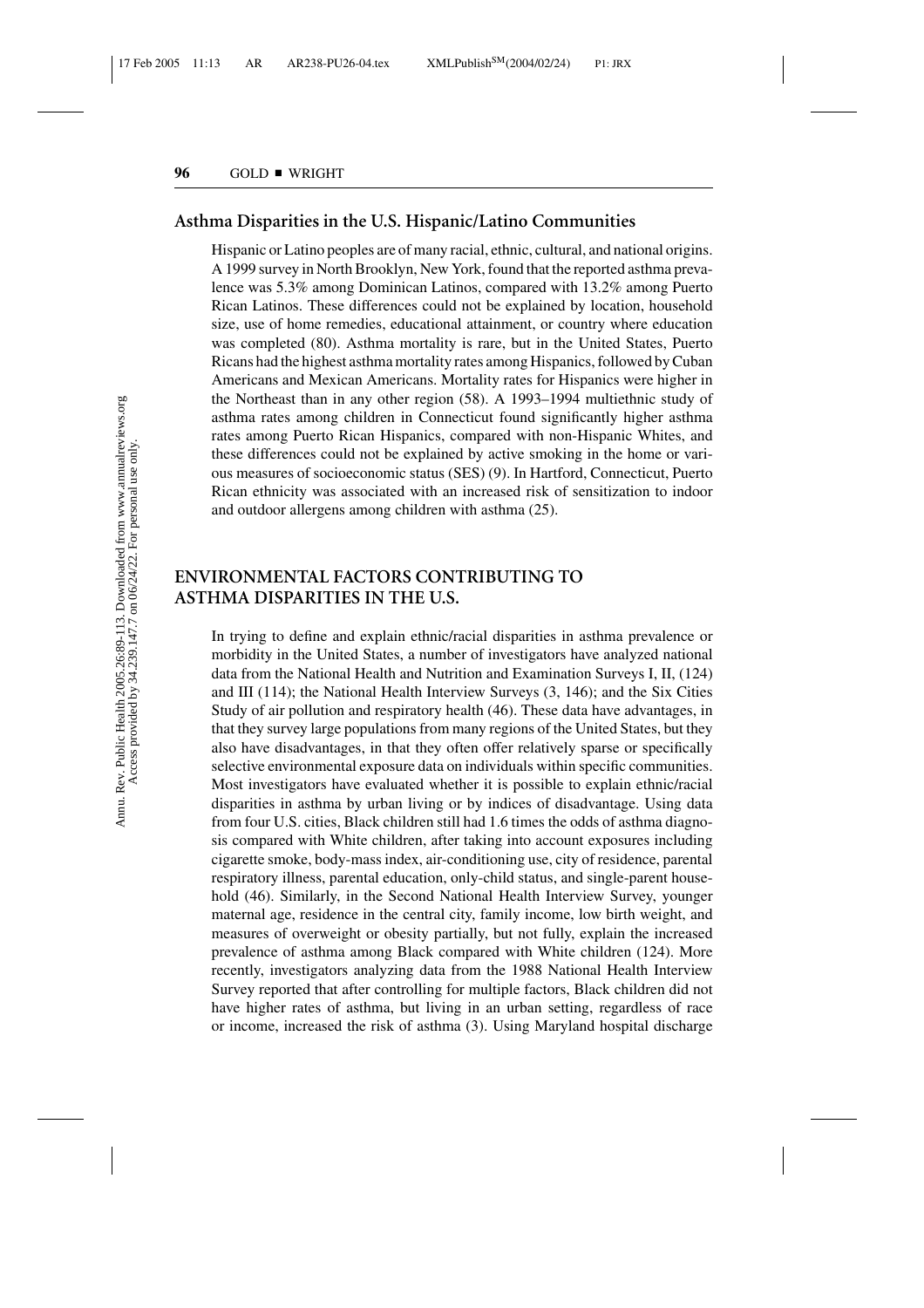data for the period 1979–1982, investigators found that Black children had higher rates of hospitalization for asthma than did White children, but these racial/ethnic differences could be explained by indices of poverty (149). More detailed smallarea analyses suggest that this finding may not be the case. Small-area ecologic analyses of Los Angeles and New York City suggested that Black race/ethnicity and poverty were each associated with increased asthma hospitalization, and that Black race/ethnicity remained a strong predictor of hospitalization after controlling for the available socioeconomic variables (109). Blacks in Los Angeles and New York City had similar rates of hospitalization, but Mexican Hispanics in Los Angeles had far lower rates than did Puerto Rican Hispanics in New York City. Not all poverty and socioeconomic disadvantages are associated with higher rates of asthma, or worse asthma morbidity, as demonstrated in the ISAAC surveys (62). Studies within communities have enabled investigators to dig layers deeper to understand the exposures connected with poverty and disadvantage in U.S. urban life that increase the risk of significant asthma morbidity, particularly in children.

#### **The Hygiene Hypothesis—Is it Relevant?**

The hygiene hypotheses has been challenged as being irrelevant to the U.S. setting for explained disparities in asthma prevalence or asthma morbidity. If anything, some investigators have argued, endotoxin and early-life infectious exposures must be higher, yet asthma rates are not lower but higher in U.S. cities. They argue that home endotoxin levels in U.S. urban regions must be higher because of the higher levels of dirt and garbage present in the city, but it is not known whether this is the case. Two important sources of endotoxin—dog and dampness (97) are often lower in overheated urban apartments where dogs may not be kept for cultural reasons or because the landlord does not allow pets. Similarly, it has been hypothesized that in the United States urban infants have higher exposure to other siblings and to children in day care than do more affluent suburban children, resulting in more exposure to early-life infections, but this hypothesis has not been systematically tested.

## **Housing Conditions and Indoor Environmental Exposures Including Allergens**

Independent of income and ethnicity, the degree of housing disrepair has been associated with increased cockroach allergen levels (108), which has been demonstrated to increase childhood asthma morbidity in sensitized children (117). The associations of indoor environmental exposures with asthma morbidity have been well summarized and are not reviewed here (61). The type of allergens differ by building status and by socioeconomic status, but it is not certain whether, regardless of type of indoor allergen, the total amount of allergen exposure (the allergen burden) differs by socioeconomic status or by ethnicity (28, 75). Certain allergens, such as cockroach, mouse, or rat, may be more potent sources of allergic or nonallergic airway inflammation, or environmental cofactors such as community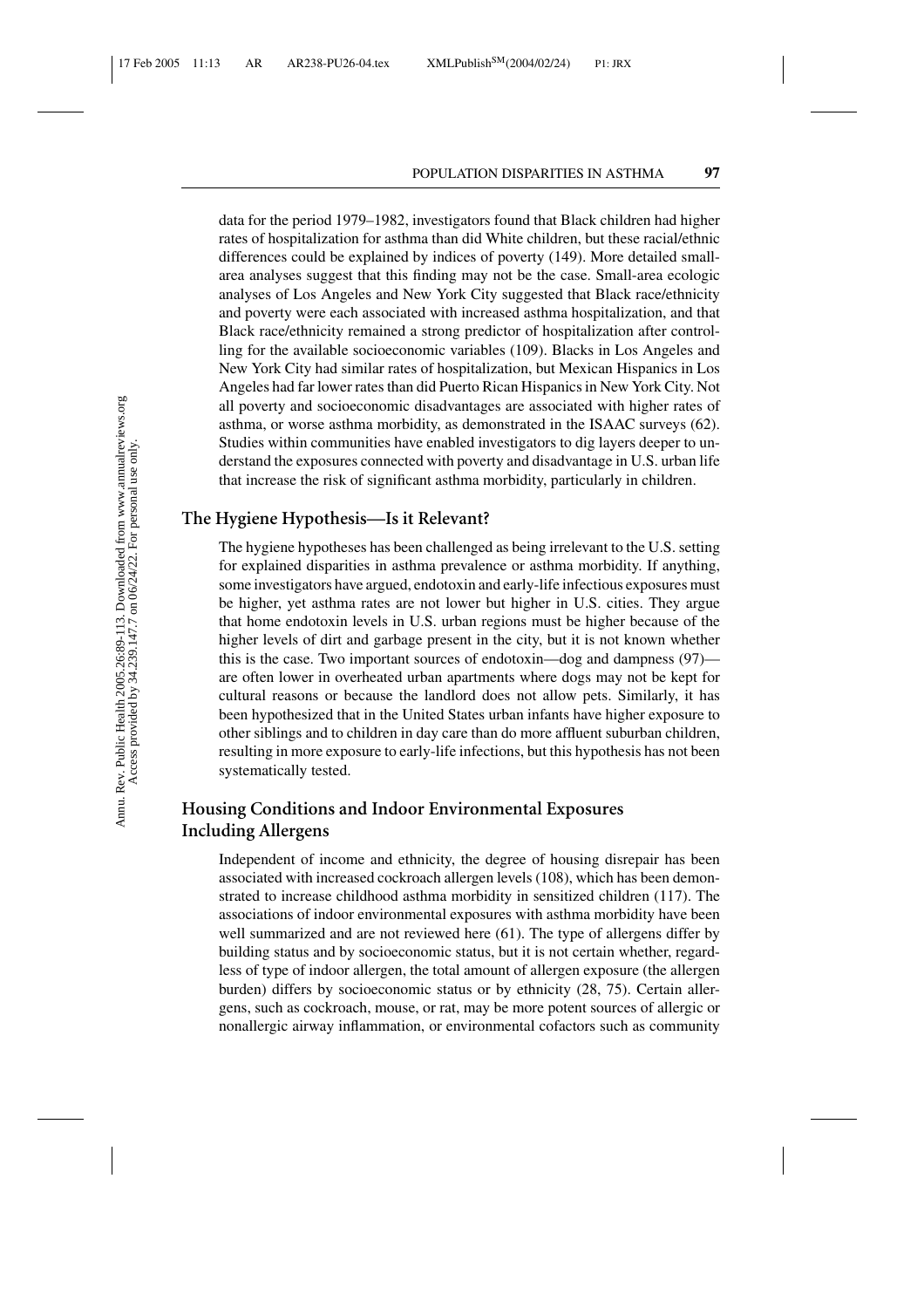stress may increase vulnerability to the effects of these exposures in sensitized individuals.

The multicenter National Cooperative Inner City Asthma Study demonstrated an increase in asthma morbidity in children both sensitized and exposed to cockroach (117). In studies in metropolitan Boston, Massachusetts, and Connecticut, cockroach allergen levels were higher in households of Black and Hispanic families compared with White non-Hispanic families, but dust mite levels were lower (28, 75, 79). In a one-year multicity U.S. environmental intervention trial among urban children with asthma, education and remediation for exposure to both allergens and environmental tobacco smoke resulted in fewer days with asthma symptoms during the intervention, compared with the control group (91). Allergen levels in the home were significantly reduced during the year of intervention. Allergen reduction trials have not been uniformly successful in reducing asthma morbidity in allergic asthmatic adults (150), either because of the more fixed nature of longestablished asthma or because these trials have not been as comprehensive as the Inner-City Asthma Study trial.

#### **Traffic Air Pollution**

Environmental cofactors may also increase vulnerability to adverse effects of air pollution on asthma morbidity (94). Direct exposure to traffic and industrial pollutants is often high in socioeconomically disadvantaged urban neighborhoods (94), though many secondary pollutants (e.g., ozone) can form some distance from their sources of emission. Increased levels of air pollution from both traffic and industrial sources have been reproducibly demonstrated to be associated with increased asthma morbidity in children, whether measured as increased airway obstruction, increased symptoms, or increased hospitalizations for asthma (123). The relation of air pollution to asthma development is less certain. In the United States and Europe, pollution from industrial sources has often been associated with lower levels of lung function and higher rates of cough and bronchitis but not with higher rates of asthma or allergy (123, 139). In contrast, accumulating evidence suggests a possible association between living near traffic pollution and wheeze or asthma (55, 123); diesel exhaust has been proposed as a potential adjuvant that might increase vulnerability to development of allergy (32). Additional research is needed to ascertain whether these associations represent a relation between traffic pollution and the development of allergic asthma.

#### **Disparities in Treatment for Asthma and Access to Care**

Asthma is one of many chronic diseases in the United States in which disparities in treatment and access to care have been documented (29). Even those with apparently equal access to the same health care system may experience disparities in care, and communication with the medical system is far more subtle than expressions of overt racism. In one study, the asthma hospitalization rate was inversely correlated with the ratio of inhaled anti-inflammatory to beta agonist medication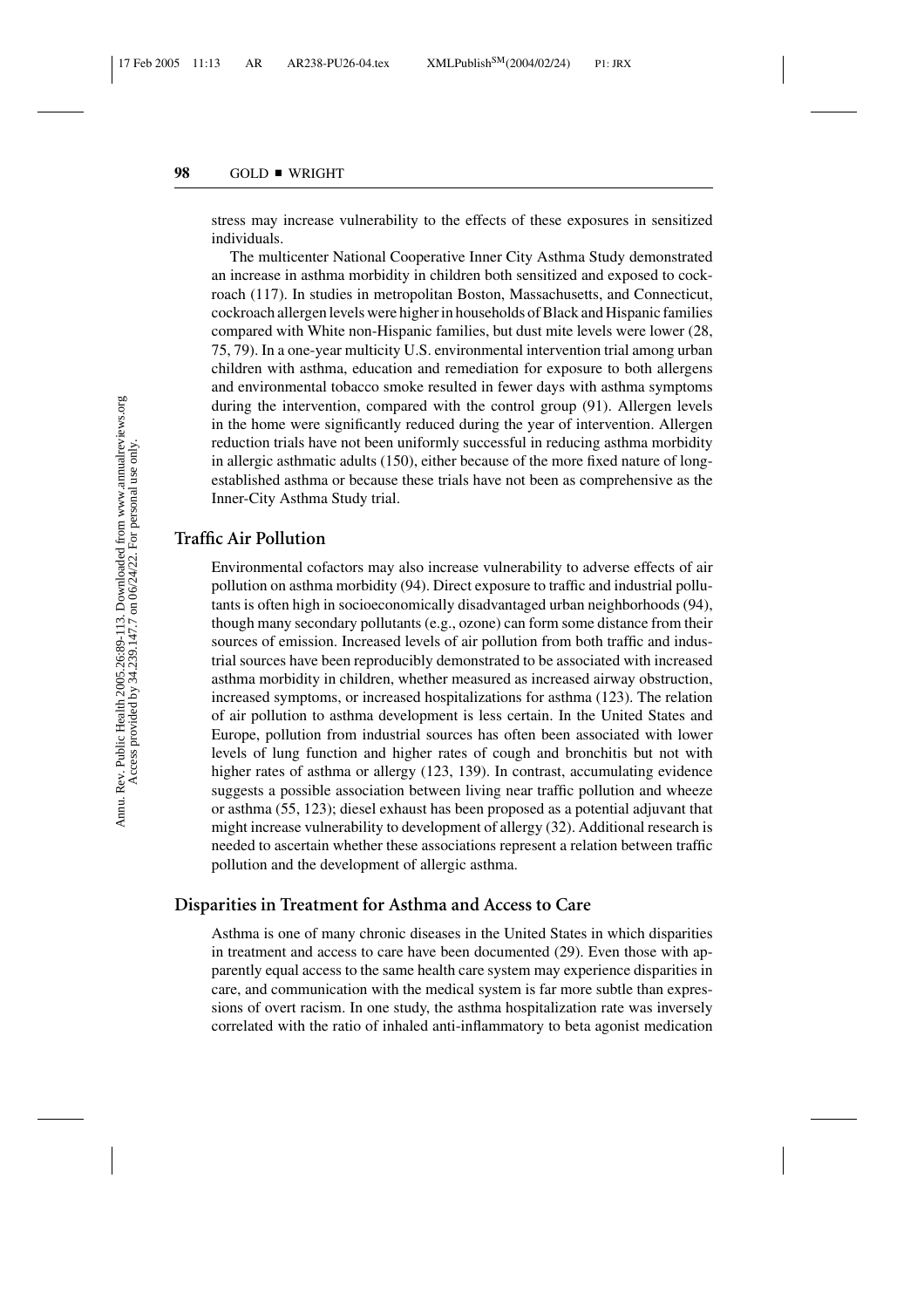use, which suggests that asthmatics in poor neighborhoods were undertreated for their asthma (47). The National Cooperative Inner-City Asthma Study (NCICAS) found that lack of access to care and adherence to treatment (as well as environmental factors including smoking) were potential contributors to increased asthma morbidity among inner-city children (68), and it demonstrated the efficacy and cost-effectiveness of a comprehensive social worker–based education program and environmental control in the reduction of asthma morbidity (132). Individuallevel solutions to disparities in treatment and access to care have severe limitations; community-level approaches to reducing disparities are discussed in subsequent sections of this review.

#### **Maternal Cigarette Smoking**

The respiratory health effects of smoking have been well documented. Maternal cigarette smoking is associated with high risk of asthma prevalence in early childhood (130, 131) and with high risk of asthma morbidity, wheeze, and respiratory infection in children (61). Smoke exposure in-utero is associated with increased airway resistance/obstruction in infancy and childhood, but its influence on allergic, as opposed to irritant, airway inflammation is uncertain (53, 61). Cigarette smoking varies by ethnicity and by national origin, and cigarette companies have targeted minorities in an attempt to increase smoking where rates have traditionally been low. In a national survey of U.S. Latino individuals, smoking rates were higher among Puerto Rican women than among other women. Central American men and women had the lowest smoking rates (99). Whereas the overall prevalence of cigarette smoking in the United States declined from 40% in 1965 to 29% in 1987, the decline has been marginal among individuals with low education aspirations (61, 136). More worrisome is the fact that after several years of substantial decline among adolescents in four ethnic minority groups, in the 1990s smoking prevalence increased among African American and Hispanic youth (21). Successful smoking cessation is more difficult among pregnant women and mothers dealing with the circumstances surrounding socioeconomic disadvantage. Moreover environmental tobacco smoke (ETS) exposure of children at greatest risk of adverse asthma outcomes (e.g., children of low-income families) may come from caregivers other than the mother or father (e.g., grandparents, day care), and successful interventions must consider all early childhood sources of ETS (61).

## **Disparities in Asthma and Somatic Growth (Low Birth Weight, Prematurity, and Obesity)**

Smoking and other environmental factors influencing both fetal growth and asthma are more prevalent in many (but not all) socioeconomically disadvantaged populations in the United States (133). Prematurity and low birth weight adjusted for gestational age can be influenced not only by maternal smoking, but also by placental insufficiency, maternal:fetal nutrition, infection, and maternal psychologic as well as physical stress (11, 35). The risk of all these environmental influences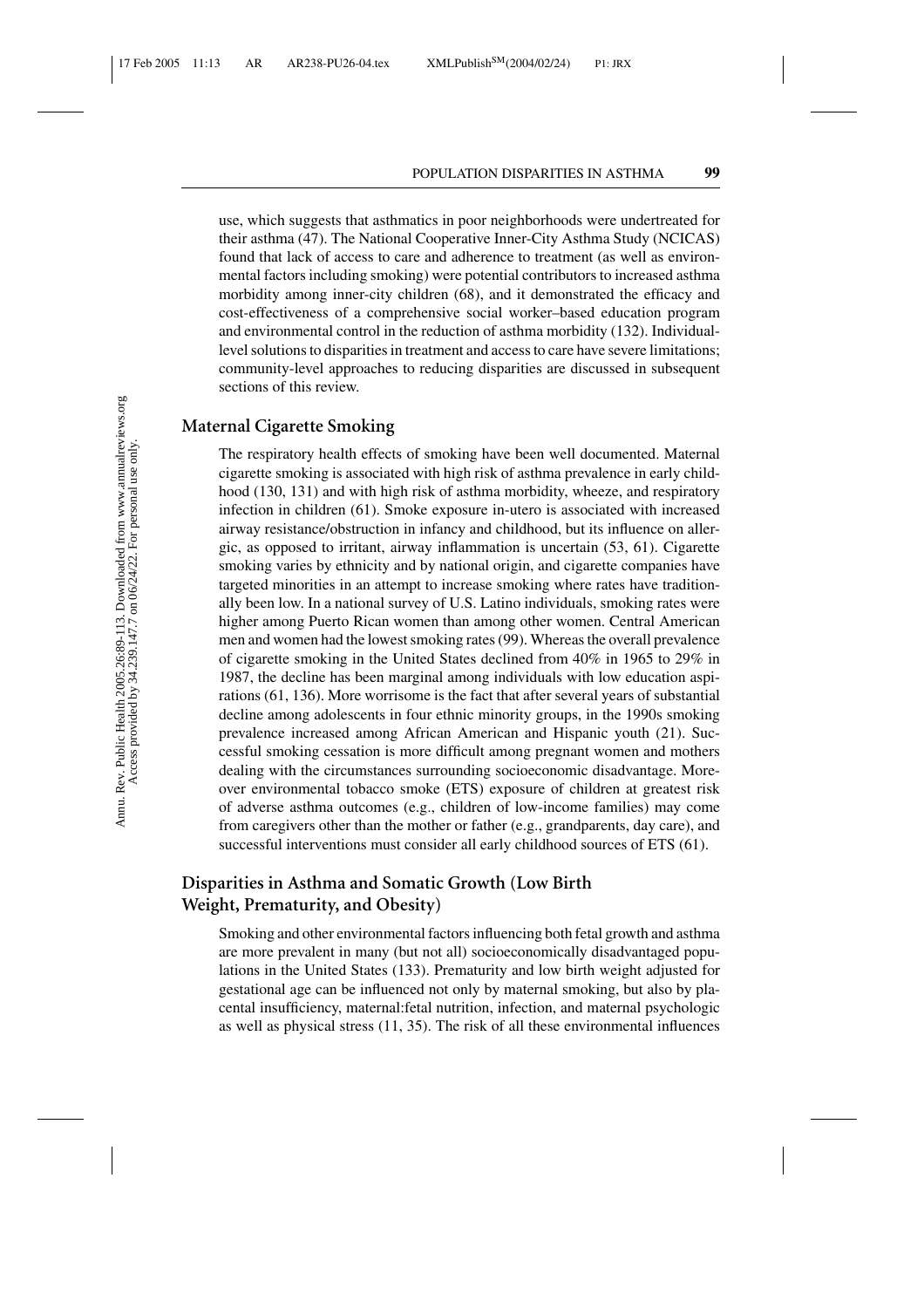on adverse fetal growth may be higher in many socioeconomically disadvantaged U.S. groups, increasing the risk of prematurity and low birth weight (50, 118, 137). Prematurity and low birth weight are risk factors for early life wheeze (43), but their relationship to allergic airway inflammation in asthma that persists into the school-aged years and adolescence is less certain.

Underweight and obesity may both be risk factors for wheeze or asthma (24, 45), and paradoxically, they may even have similar origins in fetal life or early childhood. Overweight has increased markedly in the United States over the past decade, for all Americans (77). The relation of obesity to respiratory disease has been reviewed recently (145). Accumulating evidence suggests that obesity may be not only a result of asthma symptoms, but also a factor contributing to asthma development and the persistence of wheeze (20, 45). The circumstances of urban living and socioeconomic disadvantage, as well as cultural factors, may contribute to obesity (40, 84). Obesity may be a primary contributor to asthma risk; additionally the circumstances leading to obesity may influence risk. The need to keep children indoors because of community violence (decreasing activity, increasing indoor allergen exposures) and the lack of access to playgrounds or healthy foods during school and after-school periods are all factors leading to obesity and may explain some of the association of obesity with asthma (77).

## **COMMUNITY-LEVEL FACTORS CONTRIBUTING TO ASTHMA DISPARITIES**

The etiology of health problems is increasingly recognized as a result of the complex interplay of influences operating at several levels, including the individual, the family, and the community levels (140). Evidence points to the potential influence on health of diverse community (or group-level) characteristics in addition to the economic and individual-level characteristics and exposures (71). The observed wide geographic and sociodemographic variation in asthma expression has led to reconsideration of the interplay among biological and social determinants in understanding such disparities in the asthma burden (153, 155). The balance of this chapter emphasizes how this variation in asthma burden may be explained by community-level factors, including both physical environmental determinants of asthma and the potential influence of social, cultural, and institutional structures.

#### **Neighborhood Contextual Factors**

Community-level social variables are receiving increased attention for their potential role in determining inequalities across several health outcomes (33, 51, 72, 78, 113, 115, 147). Few studies have directly examined the influence of such contextual factors on asthma. Two recent studies have shown significant associations between greater neighborhood income inequality and higher childhood asthma hospitalization rates (60, 141). In New Zealand, Salmond and colleagues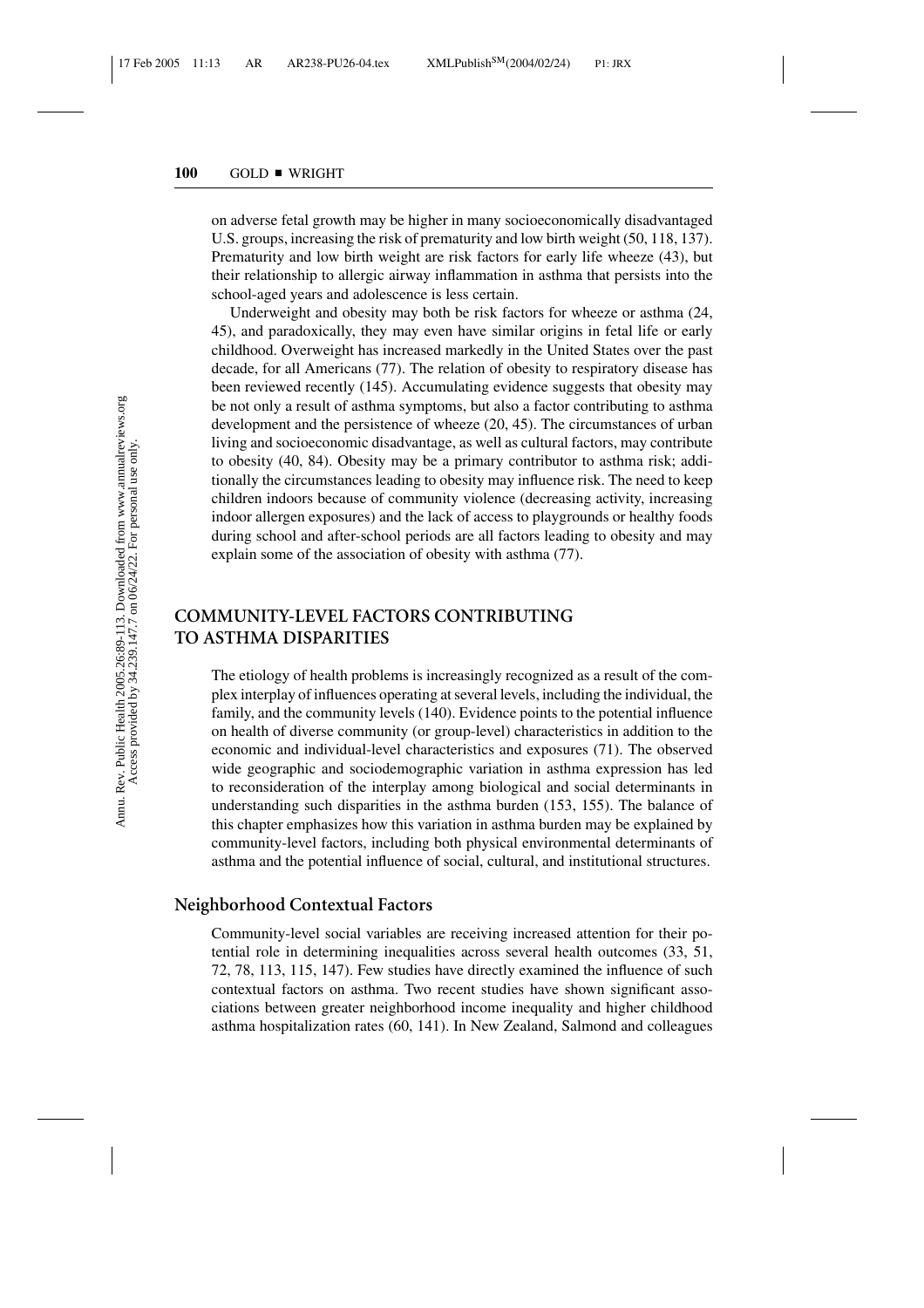(119) used small-area analysis to find a linear increase in a 12-month period prevalence of asthma with increasing area deprivation. In addition, they demonstrated a persistent independent effect for ethnicity.

Given the range of variables that may be considered, identifying pathways that may link community influences, which are supported in existing research, to asthma morbidity may be most informative. Plausible pathways include (*a*) differential environmental exposures, (*b*) stress, and (*c*) impact on health behaviors.

#### **Differential Environmental Exposures**

To date, much of the literature has focused on the potential importance of physical environmental characteristics on asthma morbidity: outdoor air pollution (101); crowding, as it may predispose to viral respiratory illness (122); and changing housing stock, which may increase exposure to indoor allergens (31, 103). Future research may need to pay increased attention to social, political, and economic forces that result in marginalization of certain populations in disadvantaged neighborhoods, which may increase exposure to these known environmental risk factors (49, 95). We also need to understand better how the physical and psychological demands of living in a relatively deprived environment may potentiate an individual's susceptibility to such exposures.

#### **Stress**

There is a renewed interest in the influence of psychological stress on asthma (18, 37, 155). This is a useful way to conceptualize community-level (or group-level) influences on health, whether one operationalizes the environment as a social or a physical construct. Both physical and social factors can be a source of environmental demands that contribute to stress experienced by populations living in a particular area (37). Differential exposure to and perception of stress may, in part. explain the associations between SES and health (2). Various sociodemographic characteristics (e.g., lower social class, ethnic minority status, gender) may predispose individuals to particular pervasive forms of chronic life stress (34, 88, 105), which may, in turn, be significantly influenced by the characteristics of the communities in which they live (134). Growing evidence in prospective population-based and laboratory studies support the role of differential life stress experiences and asthma expression. In a prospective birth-cohort study, our laboratory demonstrated that greater levels of caregiver-perceived stress was independently associated with subsequent risk of recurrent wheeze (2 or more) episodes in early childhood (152), controlling for variables that may have been related to stress (i.e., birth weight**,** parental asthma, race/ethnicity, and socioeconomic status). Moreover, high levels of caregiver stress predicted an increased risk of wheeze in the index children even after adjusting for potential mediators (i.e., maternal smoking, lower respiratory illness, allergen levels, and breast feeding), which suggests that the relation between stress and early childhood repeated wheeze may not be primarily mediated through these caregiver behaviors or through susceptibility to lower respiratory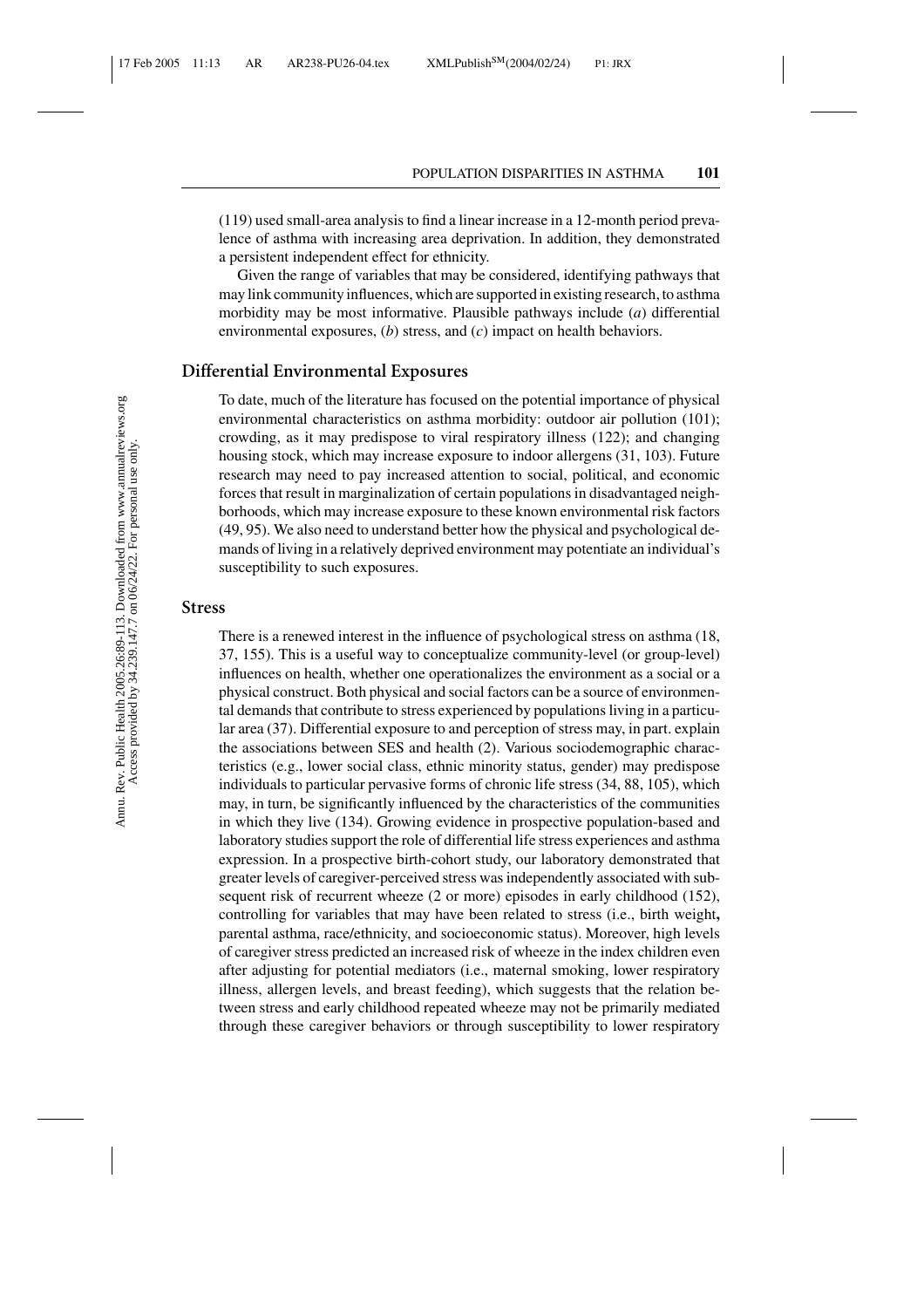infections. A plausible alternative hypothesis may be that there is a more direct effect on airway inflammation through influences on the immune system, which may promote airway obstruction and wheeze. In this same Boston-based cohort study, we have examined the influence of chronic caregiver stress in early childhood on the expression of intermediate phenotypes potentially related to the development of atopy (156a). Increased stress in the home predicted higher levels of IgE expression, enhanced allergen-specific lymphocyte proliferation, and differential cytokine expression in the index children. Sandberg and colleagues (121) found an increased risk of asthma exacerbations among children aged 6–13 years to be associated with acute severe life events. This effect was enhanced in the context of chronic ongoing stress. Two prospective studies of preschool-aged children attending day care in California found that children with high autonomic and immune reactivity to stress had higher subsequent rates of respiratory infections during high environmental stress experienced during follow-up (14). Lower respiratory infections, particularly during childhood, play a role in asthma exacerbations (44).

Recent evidence links stress and differential immunological responses among asthmatic adolescents. Chen and colleagues (27) recently reported differential neuroendocrine and immune reactivity in a group of adolescent asthmatics relative to SES. Adolescents in the low-SES group had significantly higher levels of a mitogen-stimulated cytokine associated with a Th-2 immune response (IL-5), higher levels of a stimulated cytokine associated with a Th-1 immune response  $(IFN-\gamma)$ , and marginally lower morning cortisol values compared with the high-SES group. Low SES adolescents also had greater stress experiences and lower beliefs about control over their health, which partially explained the relationship between SES and IL-5/IFN- $\gamma$ .

One type of chronic stress that has been investigated in relation to the well-being of U.S. urban populations is neighborhood disadvantage (ND), characterized by the presence of a number of community-level stressors including poverty, unemployment, substandard housing, and high crime/violence rates (6). Some data suggest that the health implications of low income are significantly different for individuals living in areas with high ND (52). In the United States, trends in social environmental factors over the past few decades have resulted in many urban communities characterized by high ND (148). Changes have occurred in the residential distribution of the U.S. population and have resulted in the disproportionate concentration of minority groups in areas of concentrated poverty (74). Similar to ND are the constructs of social organization, social capital, or community assets (83). Closely related to these are physical features of the environment such as crowding and noise. Research has linked these to stress, but few studies have evaluated their relationship to asthma outcomes (37).

The broad constructs of ND or low levels of community assets subsume key exposures such as living in the presence of pervasive violence and crime. Violent crime undermines social cohesion (70, 73, 120) and is associated with the erosion of social capital and community resilience. Crime is most prevalent in societies with large disparities in the material standards of living (70). Thus, in addition to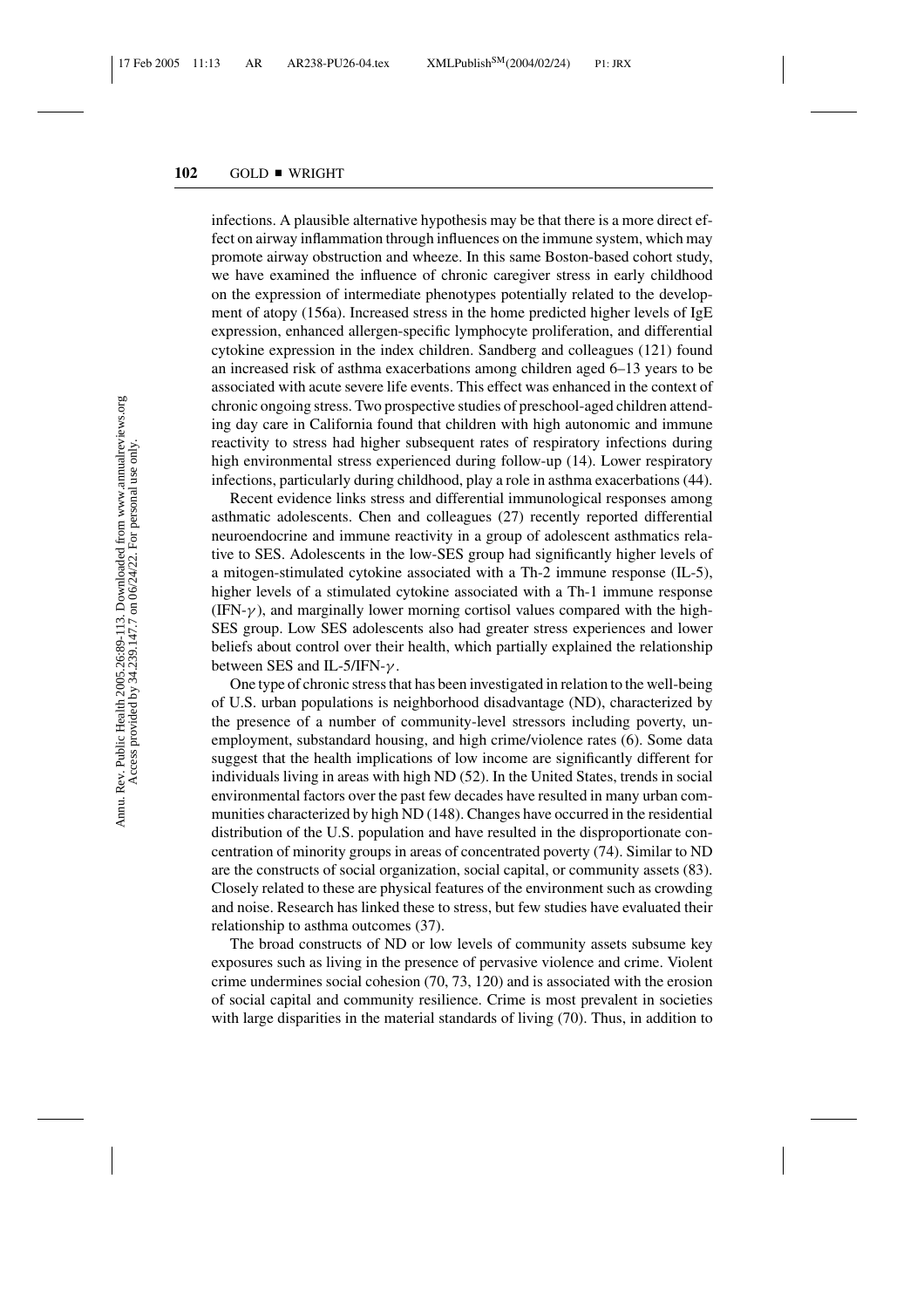direct impacts on community residents, crime and violence (or the lack thereof) can be used as indicators of collective well-being, social relations, or social cohesion within a community and society. Furthermore, the conditions known to be associated with violence exposure are related to experienced stress (16), and chronic violence exposure has been conceptualized as a pervasive environmental stressor imposed on already vulnerable populations (63).

Violence exposure has been associated with asthma in both the clinical (156) and research settings. We examined the association between exposure to community violence and caretaker-reported asthma symptoms and behaviors in the Inner-City Asthma Study (ICAS) (154). We hypothesized that those families and children living with high levels of violence would have increased asthma morbidity. Greater community violence exposure was independently associated with asthma morbidity after simultaneous adjustment for income, employment status, caretaker education, a number of housing problems, and other adverse life events, which suggests that violence was not merely a marker for these other factors. Psychological stress and caretaker behaviors (keeping children indoors, smoking, and skipping medications) partially explained the association between higher violence and increased asthma morbidity.

Minority group status may predispose individuals to pervasive chronic stressors (e.g., discrimination, racism) and societal factors that link minorities and ND. For example, the broader political and economic forces that result in marginalization of minority populations in disadvantaged inner-city neighborhoods may lead to increased stress experienced by these populations and thus greater disease morbidity (70). Future studies need to examine the links among ND, minority group status, low levels of social capital, violence exposure, and other social influences (and the heightened stress that they may elicit) as risk factors for childhood asthma analogous to physical environmental exposures (e.g., allergens, tobacco smoke, air pollution). Such studies are likely to further our understanding of the increased asthma burden on populations of children living in poverty in urban areas or other disadvantaged communities.

#### **Health Behaviors and Other Psychological Factors**

Smoking can be viewed as a strategy to cope with negative affect or stress (1, 4, 10). This relationship among stress and smoking may be considered from a neighborhood perspective as well. Studies have demonstrated effects of neighborhood social factors on smoking behavior (67, 76, 111). Neighborhood SES may be related to increased social tolerance and norms supporting behavioral risk factors such as smoking (30).

In adult African American populations, prevalence of smoking is higher relative to Whites. Evidence from the 1987 General Social Survey suggests that stress may be one factor promoting increased prevalence of smoking in African American communities (38). Romano and colleagues (116) surveyed adults from 1137 African American households and found that the strongest predictor of smoking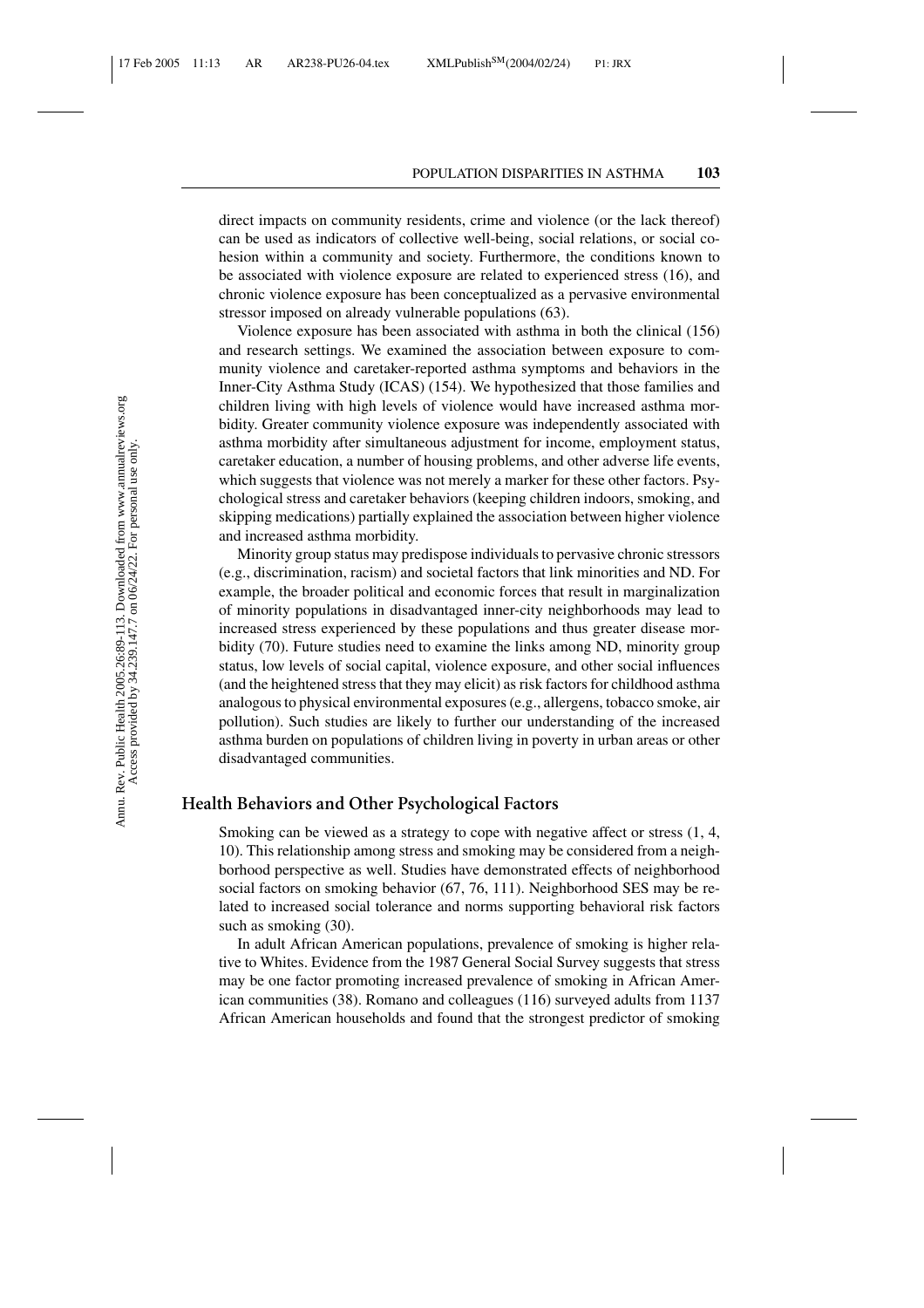was household report of high-level stress, represented by an abbreviated hassles index. The hassles index was a ten-item scale based on items chosen to represent a dimension that community residents perceived to be especially relevant. Among the items were neighborhood-level factors including concern about living in an unsafe area. Community violence exposure has been linked to smoking rates in Harlem (39).

In addition to community-level stress influences on health behaviors such as smoking, evidence has linked community-level variables to key individual characteristics such as perceived control. A large body of research indicates the importance of constructs such as perceived control (global feeling of the ability to deal with an event) over health as, for example, they mediate the relationship between illness experience, understanding, and compliance (126). Perceived control has been found to correlate with many aspects of disease burden (56, 127).

Evidence indicates that exposure to indicators of neighborhood disadvantage including violence reduces perceived control. DuRant and colleagues (36) examined the relationships between exposure to community violence and depression, hopelessness, and purpose in life among Black urban youth. These authors found that higher current depression and hopelessness and lower purpose in life were significantly associated with the reported higher frequency of exposure to, or victimization by, violence in a youth's lifetime. Thus, tying together several of the findings discussed here, exposure to violence or living in a community with high ND may lead to reduced perceived control, which may, in turn, be associated with poorer asthma management and outcomes. An important methodological issue should be raised here. If increased exposure to tobacco smoke or reduced perceived control is a result of increased stress caused by the physical or social environment, then they should be considered as mediators rather than confounders of the relationships between community-level variables and asthma outcomes. Inappropriate adjustment for such factors may result in the attenuation of a true effect (37, 69).

Populations in communities that experience environmental inequities may also be characterized by high levels of poverty, low social capital, lack of opportunity and employment, high violence or crime rates, lack of perceived control, and hopelessness. The health problems of these disadvantaged populations are not likely to be solved without understanding the potential role of such social determinants of health.

#### **CONCLUSION**

Community-level and individual-level factors both contribute to disparities in asthma morbidity and the incidence/prevalence of asthma. We understand more about factors that influence asthma morbidity (the worsening of asthma in allergic asthmatic individuals) than we do about factors that influence the development of allergy and asthma. Our understanding of asthma morbidity comes from both observational studies and intervention trials. Recent evidence suggests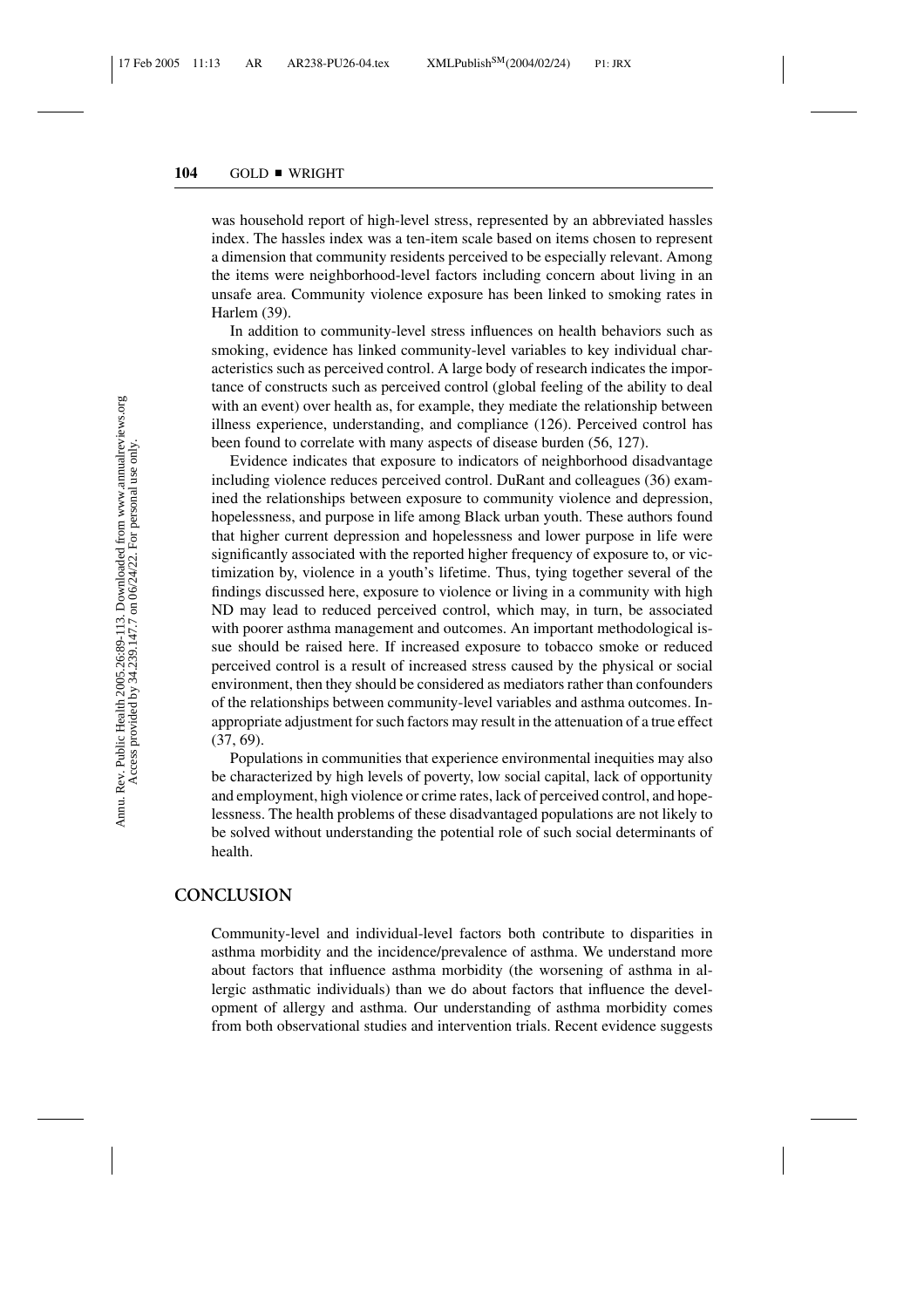that in the United States, among socioeconomically disadvantaged children with asthma and allergy, asthma morbidity can be improved with targeted interventions (91).

The effects of individual environmental factors on asthma morbidity and asthma development are likely to be modified by other environmental factors and by genes. With the exception of cigarette smoking cessation, policy makers should be cautious when recommending global solutions for protection against development of early-life asthma, given the lack of certainty regarding factors influencing asthma development and the likelihood that individual responses to environmental interventions will be significantly modified by genetic and other environmental factors. It is not trite to say that "more research is needed" to improve our understanding of factors responsible for disparities in asthma prevalence. However, where community-level or individual-level interventions have been demonstrated to decrease asthma morbidity with reasonable certainty (85, 91), policy makers should develop the means to apply the lessons learned through changes in governmental and social policy as well as through recommendations to individuals (64). Subsequently, the outcome of changes in policy should be systematically evaluated. In the United States, effective reduction in disparities in asthma morbidity will be dependent only in part on specific measures like establishment of smoking cessation programs, home allergen reduction in sensitized asthmatic children, physician feedback, and/or health education. The long-term success of any of these specific measures is likely to depend, in great part, on more general improvements in living conditions and life opportunities (64, 87).

#### **ACKNOWLEDGMENTS**

Many thanks are given to Dr. Dominic Hodgkin for reviewing this manuscript, to Dr. Juan Celedón for sharing information on asthma disparities in the U.S. Hispanic/Latino communities and to Ms. Marisa Barr and Ms. Nancy Beattie for their secretarial assistance. These analyses were supported by NIH R01 #AI/EHS 35786 (DRG), K08 HL04187 (RW), ES10932 (RW), and U01 HL72494 (RW).

#### **The** *Annual Review of Public Health* **is online at http://publhealth.annualreviews.org**

#### **LITERATURE CITED**

- 1. Acierno R, Kilpatrick DG, Rsesnick HS, Saund CL. 1996. Violent assault, posttraumatic stress disorder, and depression: risk factors for cigarette use among adult women. *Behav. Modif.* 20:363– 84
- 2. Adler NE, Boyce T, Chesney MA, Cohen S, Folkman S, et al. 1994. Socioeco-

nomic status and health: the challenge of the gradient. *Am. Psychol.* 49:15–24

- 3. Aligne CA, Auinger P, Byrd RS, Weitzman M. 2000. Risk factors for pediatric asthma. Contributions of poverty, race, and urban residence. *Am. J. Respir. Crit. Care Med.* 162:873–77
- 4. Anda RF, Williamson DF, Escobedo LG,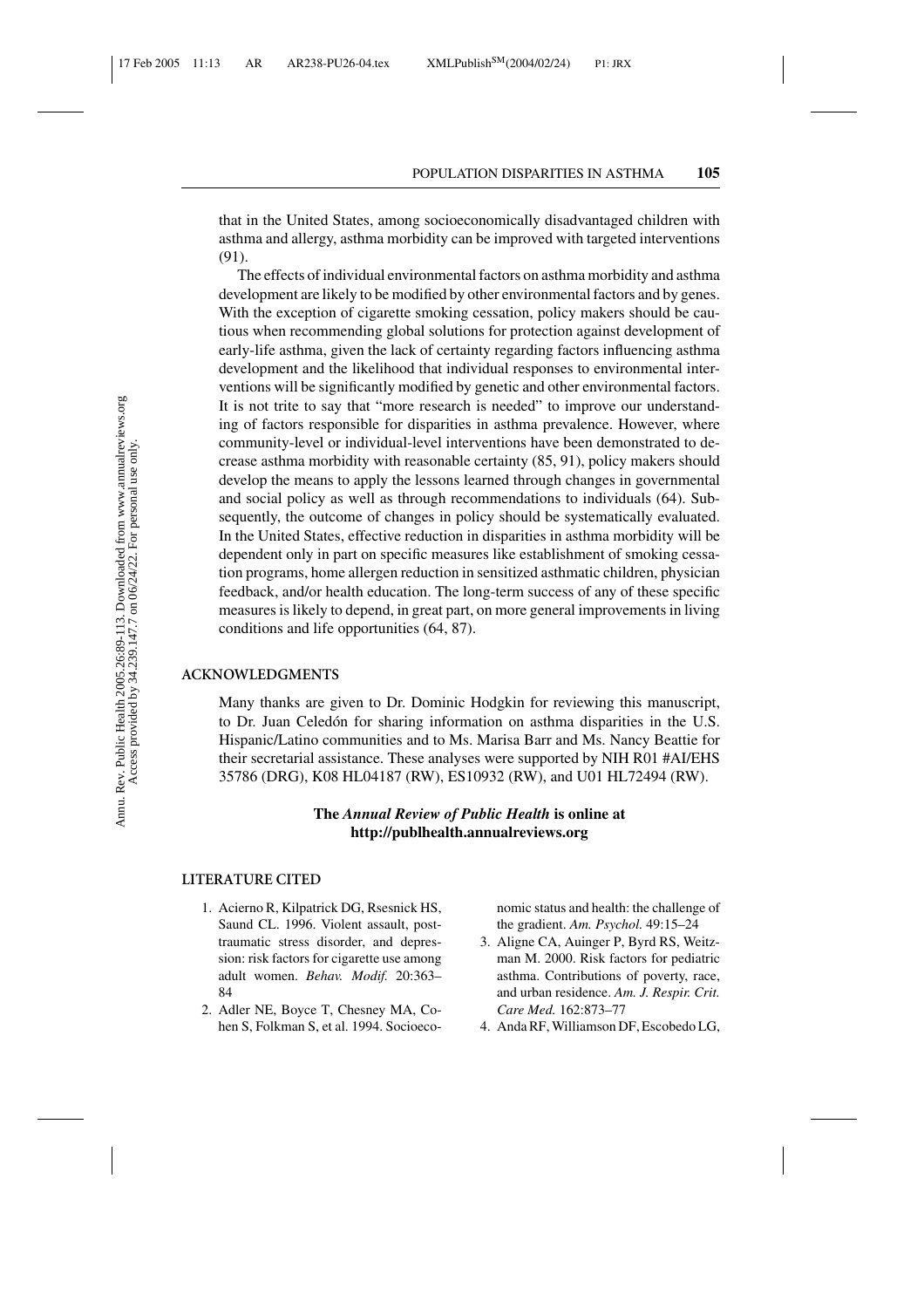Mast EE, Giovino GA, Remington PL. 1990. Depression and the dynamics of smoking: a national perspective. *JAMA* 264:1541–45

- 5. Asher MI, Keil U, Anderson HR. 1995. International study of asthma and allergies in childhood (ISAAC): rational and methods. *Eur. Respir. J.* 8:483–91
- 6. Attar BK, Guerra NG, Tolan PH. 1994. Neighborhood disadvantage, stressful life events and adjustment in urban elementary-school children. *J. Clin. Child Psychol.* 23:391–40
- 7. Baldini M, Lohman IC, Halonen M, Erickson RP, Holt PG, Martinez FD. 1999. A polymorphism in the 5' flanking region of the CD14 gene is associated with circulating soluble CD14 levels and with total serum immunoglobulin E. *Am. J. Respir. Cell Mol. Biol.* 20:976–83
- 8. Ball TM, Castro-Rodriguez JA, Griffith KA, Holberg CJ, Martinez F, Wright AL. 2000. Siblings, day-care attendance, and the risk of asthma and wheezing during childhood. *N. Engl. J. Med.* 343:538–43
- 9. Beckett WS, Belanger K, Gent JF, Holford TR, Leaderer BP. 1996. Asthma among Puerto Rican Hispanics: a multiethnic comparison study of risk factors. *Am. J. Respir. Crit. Care Med.* 154:894– 99
- 10. Beckham J, Roodman A, Shipley R, Hetzberg M, Cunha G, et al. 1995. Smoking in Vietnam combat veterans with posttraumatic stress disorder. *J. Trauma Stress* 8:461–72
- 11. Benson CB, Doubilet PM. 1998. Fetal measurements: normal and abnormal fetal growth. In *Diagnostic Ultrasound*, ed. CM Rumack, SR Wilson, JW Charboneau, pp. 1013–31. St. Louis: Mosby-Year Book
- 12. Benson V, Marano M. 1998. Current estimates from the National Health Interview Survey, 1995. Vital Health Stat. 10 (199). Hyattsville, MD: Natl. Cent. Health Stat.
- 13. Black PN, Sharpe S. 1997. Dietary fat

and asthma: Is there a connection? *Eur. Respir. J.* 10:6–12

- 14. Boyce TW, Chesney M, Alkon A, Tschann JM, Adams S, et al. 1995. Psychobiologic reactivity to stress and childhood respiratory illnesses: results of two prospective studies. *Psychosom. Med.* 57:411–22
- 15. Braun-Fahrlander C, Riedler J, Herz U, Eder W, Waser M, et al. 2002. Environmental exposure to endotoxin and its relation to asthma in school-age children. *N. Engl. J. Med.* 347:869–77
- 16. Breslau N, Davis G, Andreski P, Petersen E. 1991. Traumatic events and posttraumatic stress disorder in an urban population of young adults. *Arch. Gen. Psychiatry* 48:216–22
- 17. Britton J. 2003. Parasites, allergy, and asthma. *Am. J. Respir. Crit. Care Med.* 168:266–67
- 18. Busse W, Kiecolt-Glaser J, Coe C, Martin R, Weiss S, Parker S. 1994. Stress and asthma: NHLBI Workshop Summary. *Am. J. Respir. Crit. Care Med.* 151: 249–52
- 19. Carr W, Zeitel L, Weiss K. 1992. Variations in asthma hospitalizations and deaths in New York City. *Am. J. Public Health* 82:59–65
- 20. Castro-Rodriguez JA, Holberg CJ, Morgan WJ, Wright AL, Martinez FD. 2001. Increased incidence of asthmalike symptoms in girls who become overweight or obese during the school years. *Am. J. Respir. Crit. Care Med.* 163:1344–49
- 21. CDC. 1998. *Tobacco Use Among U.S. Racial/Ethnic Minority Groups-African American, America Indians and Alaska Natives, Asian American and Pacific Islanders, and Hispanics: A Report of the Surgeon General*. Atlanta, GA: US Dep. Health Hum. Serv., Natl. Cent. Chronic Dis. Prev. Health Promot. Off. Smok. Health
- 22. Celedon JC, Litonjua AA, Ryan L, Platts-Mills T, Weiss ST, Gold DR. 2002. Exposure to cat allergen, maternal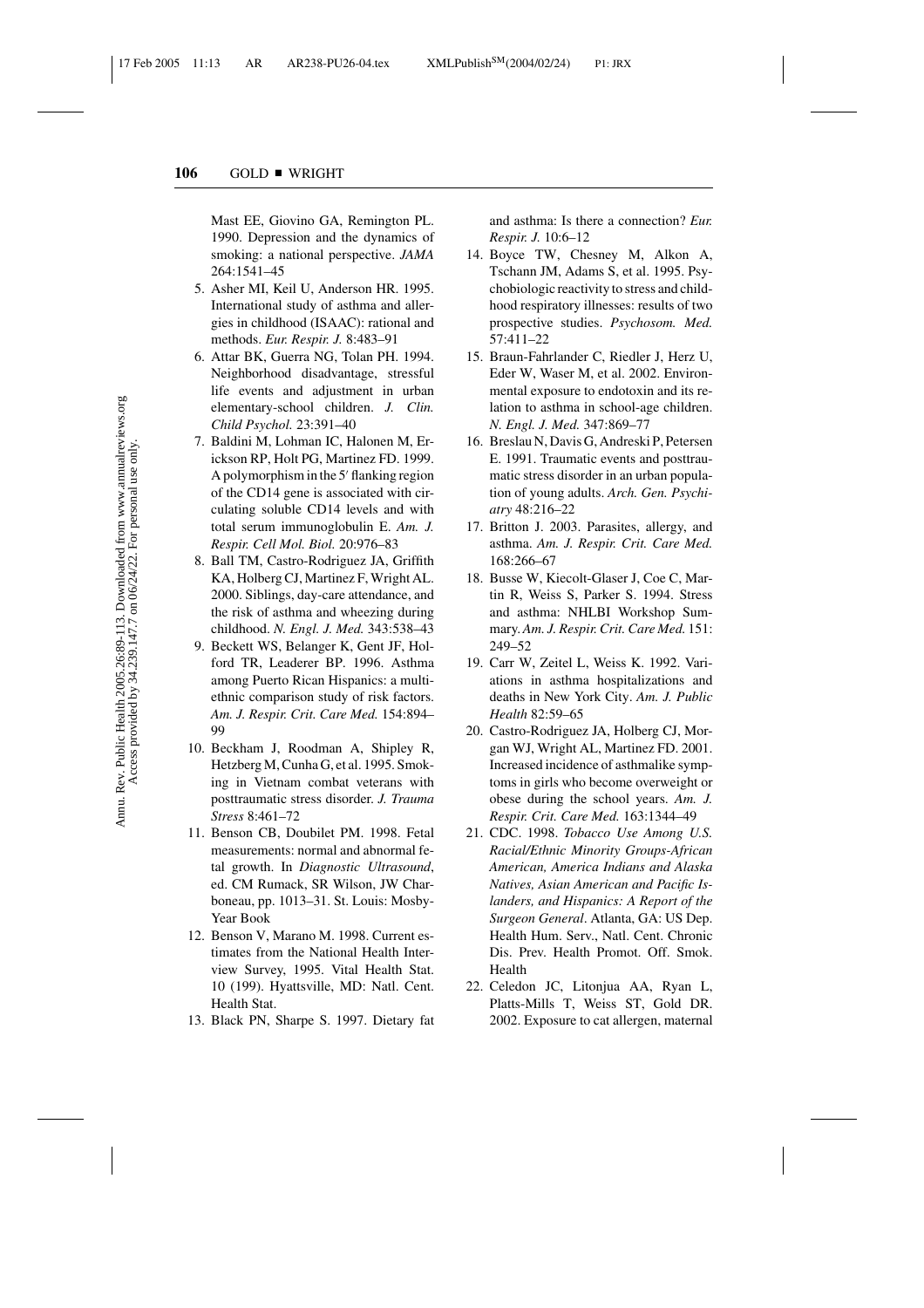history of asthma, and wheezing in first 5 years of life. *Lancet* 360:781–82

- 23. Celedon JC, Litonjua AA, Ryan L, Weiss ST, Gold DR. 2002. Day care attendance, respiratory tract illnesses, wheezing, asthma, and total serum IgE level in early childhood. *Arch. Pediatr. Adolesc. Med.* 156:241–45
- 24. Celedon JC, Palmer LJ, Litonjua AA, Weiss ST, Wang B, et al. 2001. Body mass index and asthma in adults in families of subjects with asthma in Anqing, China. *Am. J. Respir. Crit. Care Med.* 164:1835–40
- 25. Celedon JC, Sredl D, Weiss ST, Pisarski M, Wakefield D, Cloutier M. 2004. Ethnicity and skin test reactivity to aeroallergens among asthmatic children in Connecticut. *Chest* 125:85–92
- 26. Celedon JC, Wright RJ, Litonjua AA, Sredl D, Ryan L, et al. 2003. Day care attendance in early life, maternal history of asthma, and asthma at the age of 6 years. *Am. J. Respir. Crit. Care Med.* 167:1239– 43
- 27. Chen E, Fisher EB, Bacharier LB, Strunk RC. 2003. Socioeconomic status, stress, and immune markers in adolescents with asthma. *Psychosom. Med.* 65:984– 92
- 28. Chew GL, Burge HA, Dockery DW, Muilenberg ML, Weiss ST, Gold DR. 1998. Limitations of a home characteristics questionnaire as a predictor of indoor allergen levels. *Am. J. Respir. Crit. Care Med.* 157:1536–41
- 29. Comm. Underst. Elimin. Racial Ethn. Disparities Health Care, Board Health Sci. Policy, Inst. Med. 2002. *Unequal Treatment Confronting Racial and Ethnic Disparities in Health Care*. Washington, DC: Natl. Acad. Press
- 30. Curry SJ, Wagner EH, Cheadle A, Diehr P, Koepsell T, et al. 1993. Assessment of community-level influences on individual's attitudes about cigarette smoking, alcohol use, and consumption of dietary fat. *Am. J. Prev. Med.* 9:78–84
- 31. Dekker C, Dales R, Bartlett S, Brunekree B, Zwanenburg H. 1991. Childhood asthma and the indoor environment. *Chest* 100:922–26
- 32. Diaz-Sanchez D, Dotson AR, Takenaka H, Saxon A. 1994. Diesel exhaust particles induce local IgE production in vivo and alter the pattern of IgE messenger RNA isoforms. *J. Clin. Invest.* 94:1417– 25
- 33. Diez-Roux AV, Nieto FJ, Muntaner C, Tyroler HA, Comstock GW, et al. 1997. Neighborhood environments and coronary heart disease: a multilevel analyses. *Am. J. Epidemiol.* 146:48–63
- 34. Dohrenwend BP, Dohrenwend BS. 1969. *Social Status and Psychological Disorder.* New York: Wiley
- 35. Doubilet PM, Benson CB, Callen PW. 2000. Ultrasound evaluation of fetal growth. In *Ultrasonography in Obstetrics and Gynecology*, ed. PW Callen, pp. 206–20. Philadelphia: Saunders
- 36. DuRant R, Getts A, Cadenhead C, Emans S, Woods E. 1995. Exposure to violence and victimization and depression, hopelessness, and purpose in life among adolescents living in and around public housing. *Dev. Behav. Pediatr.* 16:233–37
- 37. Evans G. 2001. Environmental stress and health. In *Handbook of Health Psychology*, ed. A Baum, T Revenson, J Singer, pp. 365–85. Mahwah, NJ: Erlbaum
- 38. Feigelman W, Gorman B. 1989. Toward explaining the higher incidence of cigarette smoking among Black Americans. *J. Psychoactive Drugs* 21:299–305
- 39. Ganz ML. 2000. The relationship between external threats and smoking in central Harlem. *Am. J. Public Health* 90: 367–71
- 40. Gennuso J, Epstein LH, Paluch RA, Cerny F. 1998. The relationship between asthma and obesity in urban minority children and adolescents. *Arch. Pediatr. Adolesc. Med.* 152:1197–200
- 41. Gergen PJ, Mullally DI, Evans R. 1988. National survey of prevalence of asthma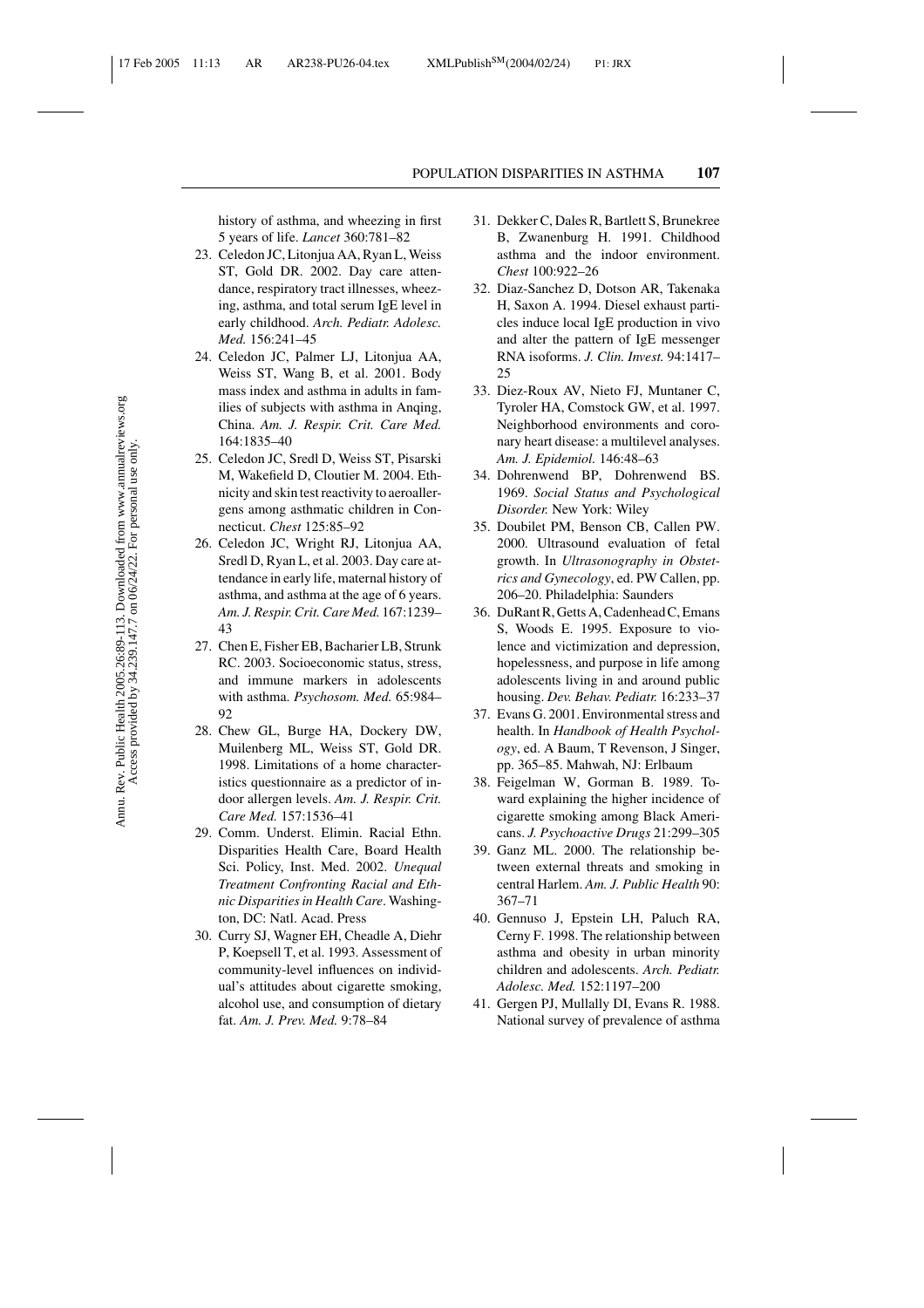among children in the United States. *Pediatrics* 81:1–7

- 42. Gern JE, Reardon CL, Hoffjan S, Nicolae D, Li Z, et al. 2004. Effects of dog ownership and genotype on immune development and atopy in infancy. *J. Allergy Clin. Immunol.* 113:307–14
- 43. Gold DR, Burge HA, Carey V, Milton DK, Platts-Mills T, Weiss ST. 1999. Predictors of repeated wheeze in the first year of life: the relative roles of cockroach, birth weight, acute lower respiratory illness, and maternal smoking. *Am. J. Resp. Crit. Care Med.* 160:227–36
- 44. Deleted in proof
- 45. Gold DR, Damokosh AI, Dockery DW, Berkey CS. 2003. Body-mass index as a predictor of incident asthma in a prospective cohort of children. *Pediatr. Pulmonol.* 36:514–21
- 46. Gold DR, Rotnitzky A, Damokosh AI, Ware JH, Speizer FE, et al. 1993. Race and gender differences in respiratory illness prevalence and their relationship to environmental exposures in children 7 to 14 years of age. *Am. Rev. Resp. Dis.* 148:10–18
- 47. Gottlieb DJ, Beiser AS, O'Connor GT. 1995. Poverty, race, and medication use are correlates of asthma hospitalization rates. A small area analysis in Boston. *Chest* 108:28–35
- 48. Graves E, Kozak L. 1998. *Detailed diagnoses and procedures. National Hospital Discharge Survey, 1996*. Natl. Cent. Health Stat. Vital Health Stat. Ser. 13: Data from the National Health Survey  $(138):i-iii$
- 49. Green RS, Smorodinsky S, Kim JJ, McLaughlin R, Ostro B. 2003. Proximity of California public schools to busy roads. *Environ. Health Perspect.* 112: 61–66
- 50. Grischkan J, Storfer-Isser A, Rosen CL, Larkin EK, Kirchner HL, et al. 2004. Variation in childhood asthma among former preterm infants. *J. Pediatr.* 144:321–26
- 51. Haan M, Kaplan G, Camacho T. 1987. Poverty and health: prospective evidence from the Alameda County Study. *Am. J. Epidemiol.* 125:989–98
- 52. Haan M, Kaplan N, Syme S. 1989. Socioeconomic status and health: old observations and new thoughts. In *Pathways in Health*, ed. J Bunder, D Gomby, B Kehrer, pp. 76–135. Menlo Park, CA: Henry J. Kaiser Family Found.
- 53. Hanrahan JP, Tager IB, Segal MR, Tosteson TD, Castile RG, et al. 1992. The effect of maternal smoking during pregnancy on early infant lung function. *Am. Rev. Respir. Dis.* 145:1129–35
- 54. Hodge L, Salome CM, Peat JK, Haby MM, Xuan W, Woolcock AJ. 1996. Consumption of oily fish and childhood asthma risk. *Med. J. Aust.* 164:137–40
- 55. Hoek G, Brunekreef B, Goldbohm S, Fischer P, van den Brandt PA. 2002. Association between mortality and indicators of traffic-related air pollution in the Netherlands: a cohort study. *Lancet* 360:1203–9
- 56. Holden G. 1991. The relationship of selfefficacy appraisals to subsequent health related outcomes: a meta-analysis. *Soc. Work Health Care* 16:53–93
- 57. Holt PG, O'Keeffe P, Holt BJ, Upham JW, Baron-Hay MJ, et al. 1995. T-cell "priming" against environmental allergens in human neonates: sequential deletion of food antigen reactivity during infancy with concomitant expansion of responses to ubiquitous inhalant allergens. *Pediatr. Allergy Immunol.* 6:85– 90
- 58. Homa DM, Mannino DM, Lara M. 2000. Asthma mortality in U.S. Hispanics of Mexican, Puerto Rican, and Cuban heritage, 1990–1995. *Am. J. Respir. Crit. Care Med.* 161:504–9
- 59. Horrobin DF. 1987. Low prevalences of coronary heart disease (CHD), psoriasis, asthma and rheumatoid arthritis in Eskimos: Are they caused by high dietary intake of eicosapentaenoic acid (EPA), a genetic variation of essential fatty acid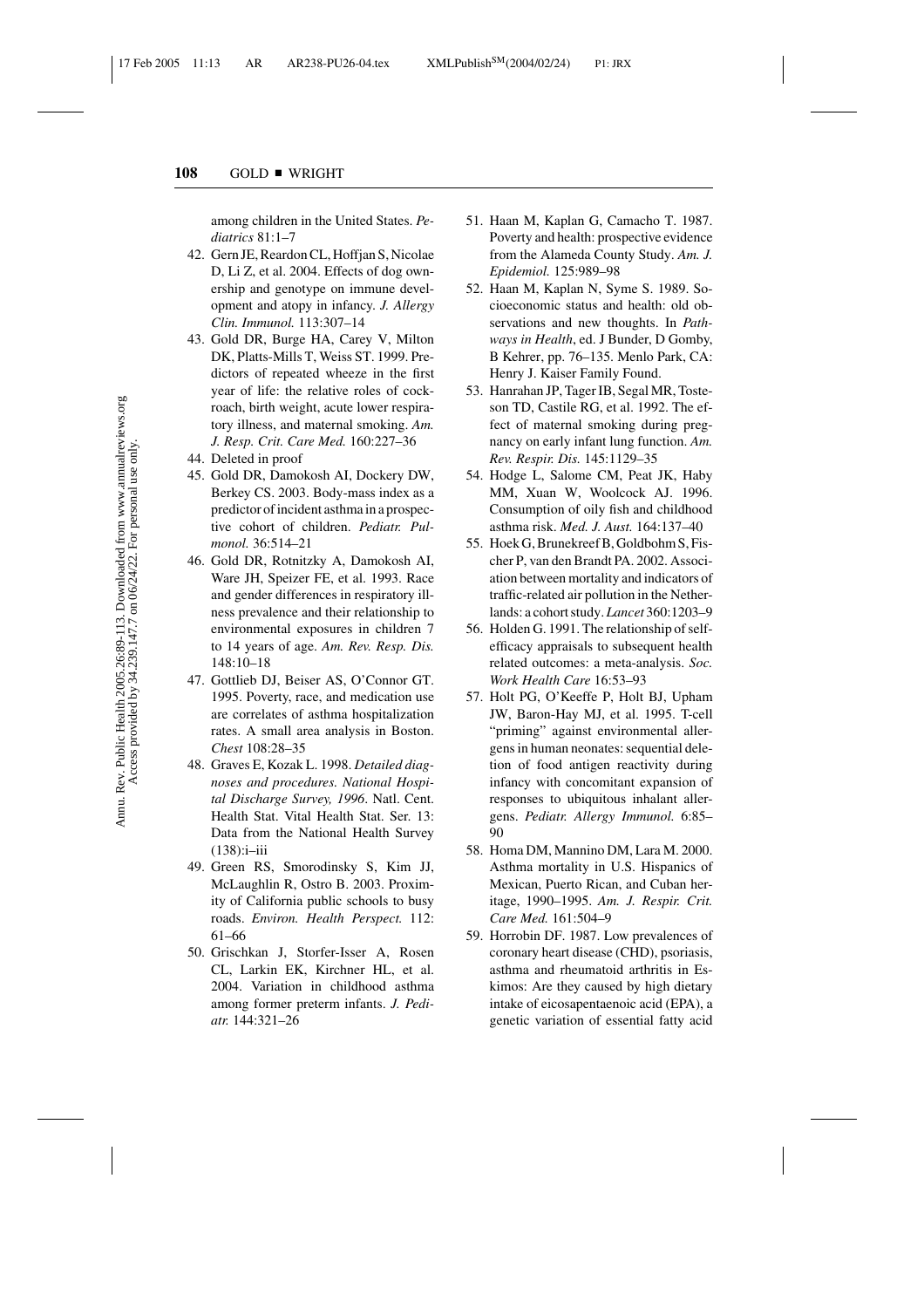(EFA) metabolism or a combination of both? *Med. Hypotheses* 22:421–28

- 60. Howard DE, Cross SI, Li X, Huang W. 1999. Parent-youth concordance regarding violence exposure: relationship to youth psychosocial functioning. *J. Adolesc. Health* 25:396–406
- 61. Inst. Med. Comm. Assess. Asthma Indoor Air. 2000.*Clearing the Air: Asthma and Indoor Air Exposures.* Washington, DC: IOM
- 62. Int. Study Asthma Allerg. Childhood (ISAAC) Steer. Comm. 1998. Worldwide variation in prevalence of symptoms of asthma, allergic rhinoconjunctivitis, and atopic eczema: ISAAC. *Lancet* 351:1225–32
- 63. Isaacs M. 1992. *Violence: The Impact of Community Violence on African American Children and Families.* Arlington, VA: Natl. Cent. Educ. Matern. Child Health
- 64. Isaacs SL, Schroeder SA. 2004. Class the ignored determinant of the nation's health. *N. Engl. J. Med.* 351:1137–42
- 65. Kalliomaki M, Kirjavainen P, Eerola E, Kero P, Salminen S, Isolauri E. 2001. Distinct patterns of neonatal gut microflora in infants in whom atopy was and was not developing. *J. Allergy Clin. Immunol.* 107:129–34
- 66. Kalliomaki M, Salminen S, Arvilommi H, Kero P, Koskinen P, Isolauri E. 2001. Probiotics in primary prevention of atopic disease: a randomized placebocontrolled trial. *Lancet* 357:1076– 79
- 67. Karvaonen S, Rimpela A. 1996. Socioregional context as a determinant of adolescents' health in Finland. *Soc. Sci. Med.* 43:1467–74
- 68. Kattan M, Mitchell H, Eggleston P, Gergen P, Crain E, et al. 1997. Characteristics of inner-city children with asthma: the National Cooperative Inner-City Asthma Study. *Pediatr. Pulmonol.* 24:253–62
- 69. Kaufman J, Kaufman S. 2001. Assess-

ment of structured socioeconomic effects on health. *Epidemiology* 12:157–67

- 70. Kawachi I. 1999. Social capital and community effects on population and individual health. *Ann. NY Acad. Sci.* 896: 120–30
- 71. Kawachi I, Berkman LF, eds. 2003. *Neighborhoods and Health.* New York: Oxford Univ. Press
- 72. Kennedy B, Kawachi I, Prothrow-Smith D. 1996. Income distribution and mortality: test of the Robin Hoos Index in the United States. *Br. Med. J.* 312:1004–7
- 73. Kennedy B, Kawachi I, Prothrow-Smith D, Lochner K, Gupta V. 1998. Social capital, income inequality, and firearm violent crime. *Soc. Sci. Med.* 47:7–17
- 74. Kilpatrick KL, Williams LM. 1998. Potential mediators of post-traumatic stress disorder in child witnesses to domestic violence. *Child Abuse Negl.* 22:319–30
- 75. Kitch BT, Chew G, Burge HA, Muilenberg ML, Weiss ST, et al. 2000. Socioeconomic predictors of high allergen levels in homes in the greater Boston area. *Environ. Health Perspect.* 108:301–7
- 76. Kleinschmidt I, Hills M, Elliott P. 1997. Smoking behavior can be predicated by neighborhood deprivation measures. *J. Epidemiol. Community Health* 87:1113– 18
- 77. Krebs NF, Jacobson MS. 2003. Prevention of pediatric overweight and obesity. *Pediatrics* 112:424–30
- 78. La Veist T. 1993. Segregation, poverty, and empowerment: health consequence for African Americans. *Milbank Q.* 71: 41–64
- 79. Leaderer BP, Belanger K, Triche E, Holford T, Gold DR, et al. 2002. Dust mite, cockroach, cat, and dog allergen concentrations in homes of asthmatic children in the northeastern United States: impact of socioeconomic factors and population density. *Environ. Health Perspect.* 110:419–25
- 80. Ledogar RJ, Penchaszadeh A, Garden CC, Iglesias G. 2000. Asthma and Latino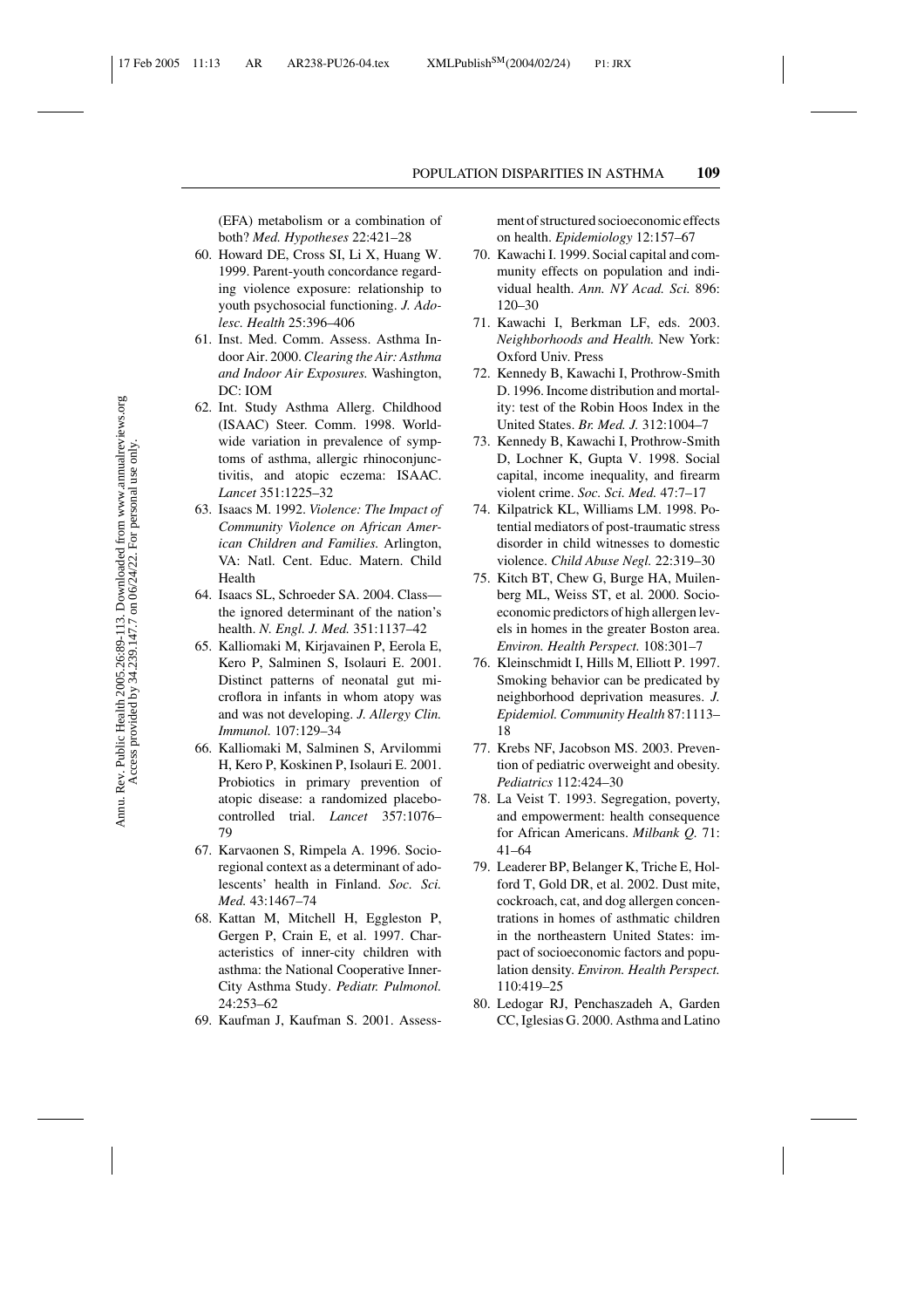cultures: different prevalence reported among groups sharing the same environment. *Am. J. Public Health* 90:929– 35

- 81. Lester LA, Rich SS, Blumenthal MN, Togias A, Murphy S, et al. 2001. Ethnic differences in asthma and associated phenotypes: collaborative study on the genetics of asthma. *J. Allergy Clin. Immunol.* 108:357–62
- 82. Lewis SA, Weiss ST, Platts-Mills TA, Burge H, Gold DR. 2002. The role of indoor allergen sensitization and exposure in causing morbidity in women with asthma. *Am. J. Respir. Crit. Care Med.* 165:961–66
- 83. Lochner K, Kawachi I, Kennedy B. 1999. Social capital: a guide to its measurement. *Health Place* 5:259–70
- 84. Luder E, Melnick TA, DiMaio M. 1998. Association of being overweight with greater asthma symptoms in inner city black and Hispanic children. *J. Pediatrics* 132:699–703
- 85. Martinez FD, Wright AL, Taussig LM, Holberg CJ, Halonen M, Morgan WJ. 1995. Asthma and wheezing in the first six years of life. The Group Health Medical Associates. *N. Engl. J. Med.* 332: 133–38
- 86. Matricardi PM, Rosmini F, Rapicetta M, Gasbarrini G, Stroffolini T. 1999. Atopy, hygiene, and anthroposophic lifestyle. San Marino Study Group. *Lancet* 354:430
- 87. McKinlay J. 1975. The help-seeking behavior of the poor. In *Poverty and Health: A Sociological Analysis*, ed. J Kosa, A Antonovsky, I Zoal, pp. 224–73. Cambridge, MA: Harvard Univ. Press
- 88. McLean D, Hatfield-Timajchy K, Wingo P, Floyd R. 1993. Psychosocial measurement: implications for the study of preterm delivery in black women. *Am. J. Prev. Med.* 9(Suppl. 6):39–81
- 89. Michel O, Kips J, Duchateau J, Vertongen F, Robert L, et al. 1996. Severity of asthma is related to endotoxin in house

dust. *Am. J. Respir. Crit. Care Med.* 154: 1641–46

- 90. Mihrshahi S, Peat JK, Marks GB, Mellis CM, Tovey ER, et al. 2003. Eighteenmonth outcomes of house dust mite avoidance and dietary fatty acid modification in the Childhood Asthma Prevention Study (CAPS). *J. Allergy Clin. Immunol.* 111:162–68
- 91. Morgan WJ, Crain EF, Gruchalla RS, O'Connor GT, Kattan M, et al. 2004. Results of a home-based environmental intervention among urban children with asthma. *N. Engl. J. Med.* 351:1068–80
- 92. Murphy S. 1997. *Expert Panel Report 2: Guidelines for the Diagnosis and Management of Asthma. Rep. 97–4051*. Bethesda, MD: Natl. Inst. Health, Natl. Heart, Lung, Blood Inst.
- 93. Nelson DA, Johnson CC, Divine GW, Strauchman C, Joseph CL, Ownby DR. 1997. Ethnic differences in the prevalence of asthma in middle class children. *Ann. Allergy Asthma Immunol.* 78:21– 26
- 94. O'Neill MS, Jerrett M, Kawachi I, Levy JI, Cohen AJ, et al. 2003. Health, wealth, and air pollution: advancing theory and methods. *Environ. Health Perspect.* 111:1861–70
- 95. Deleted in proof
- 96. Ownby DR, Johnson CC, Peterson EL. 2002. Exposure to dogs and cats in the first year of life and risk of allergic sensitization at 6 to 7 years of age. *JAMA* 288:963–72
- 97. Park JH, Spiegelman DL, Gold DR, Burge HA, Milton DK. 2001. Predictors of airborne endotoxin in the home. *Environ. Health Perspect.* 109:859–64
- 98. Peat JK, Salome CM, Woolcock AJ. 1992. Factors associated with bronchial hyperresponsiveness in Australian adults and children. *Eur. Respir. J.* 5:921–29
- 99. Perez-Stable EJ, Ramirez A, Villareal R, Talavera GA, Trapido E, et al. 2001. Cigarette smoking behavior among US Latino men and women from different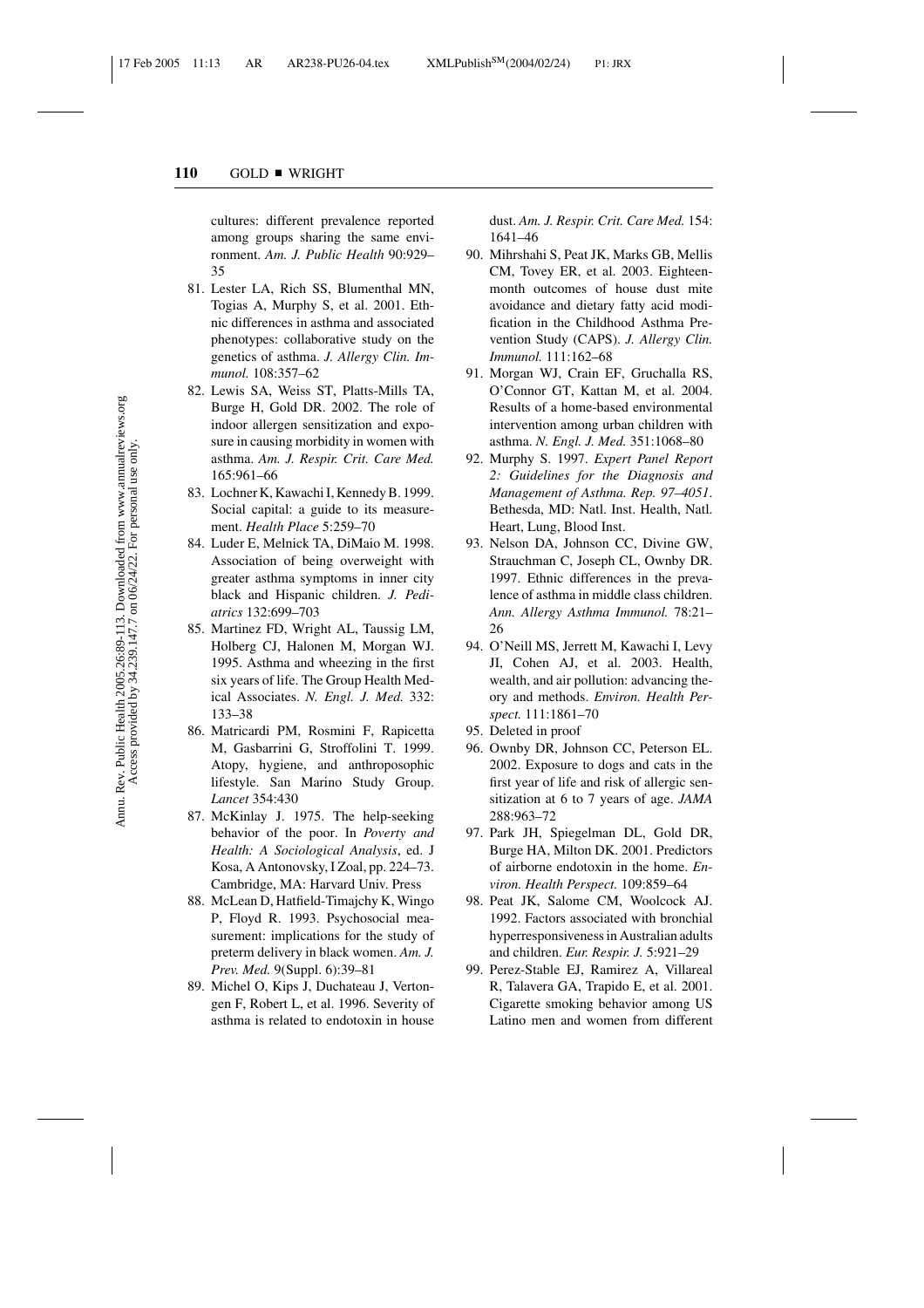countries of origin. *Am. J. Public Health* 91:1424–30

- 100. Perzanowski MS, Ronmark E, Platts-Mills TA, Lundback B. 2002. Effect of cat and dog ownership on sensitization and development of asthma among preteenage children. *Am. J. Respir. Crit. Care Med.* 166:696–702
- 101. Pierson WE, Koenig JQ. 1992. Respiratory effects of air pollution on allergic disease. *J. Allergy Clin. Immunol.* 90: 557–66
- 102. Platts-Mills T, Vaughan J, Squillace S, Woodfolk J, Sporik R. 2001. Sensitisation, asthma, and a modified Th2 response in children exposed to cat allergen: a population-based cross-sectional study. *Lancet* 357:752–56
- 103. Platts-Mills TA, Ward GW Jr, Sporik R, Gelber LE, Chapman MD, Heymann PW. 1991. Epidemiology of the relationship between exposure to indoor allergens and asthma. *Int. Arch. Allergy Appl. Immunol.* 94:339–45
- 104. Platts-Mills TAE, Erwin EA, Allison AB, Blumenthal K, Barr M, et al. 2003. The relevance of maternal immune responses to inhalant allergens to maternal symptoms, passive transfer to the infant, and development of antibodies in the first 2 years of life. *J. Allergy Clin. Immunol.* 111:123–30
- 105. Rabkin J, Struening E. 1976. Life events, stress and illness. *Science* 194:1013–20
- 106. Raper NR, Cronin FJ, Exler J. 1992. Omega-3 fatty acid content of the US food supply. *J. Am. Coll. Nutr.* 11:304–8
- 107. Rappaport S, Boodram B. 1998. Forecasted state-specific estimates of self-reported asthma prevalence–United States, 1998. *MMWR* 47:1022–25
- 108. Rauh VA, Chew GR, Garfinkel RS. 2002. Deteriorated housing contributes to high cockroach allergen levels in inner-city households. *Environ. Health Perspect.* 110(Suppl. 2):323–27
- 109. Ray NF, Thamer M, Fadillioglu B, Gergen PJ. 1998. Race, income, urbanicity,

and asthma hospitalization in California: a small area analysis.*Chest* 113:1277–84

- 110. Reed CE, Milton DK. 2001. Endotoxinstimulated innate immunity: a contributing factor for asthma. *J. Allergy Clin. Immunol.* 108:157–66
- 111. Reijneveld S. 1998. The impact of individual and area characteristics on urban socioeconomic differences in health and smoking. *Int. J. Epidemiol.* 27:33–40
- 112. Riedler J, Braun-Fahrlander C, Eder W, Schreuer M, Waser M, et al. 2001. Exposure to farming in early life and development of asthma and allergy: a crosssectional survey. *Lancet* 358:1129–33
- 113. Roberts EM. 1997. Neighborhood social environments and the distribution of low birth weight in Chicago. *Am. J. Public Health* 87:597–603
- 114. Roberts EM. 2002. Racial and ethnic disparities in childhood asthma diagnosis: the role of clinical findings. *J. Natl. Med. Assoc.* 94:215–23
- 115. Roberts S. 1998. Community-level socioeconomic status effects on adult health. *J. Health Soc. Behav.* 39:18–37
- 116. Romano P, Bloom J, Syme S. 1991. Smoking, social support, and hassles in an urban African-American Community. *Am. J. Public Health* 81:1415–22
- 117. Rosenstreich DL, Eggleston P, Kattan M, Baker D, Slavin RG, et al. 1997. The role of cockroach allergy and exposure to cockroach allergen in causing morbidity among inner-city children with asthma. *N. Engl. J. Med.* 336:1356–63
- 118. Rowley DL. 2001. Closing the gap, opening the process: why study social contributors to preterm delivery among black women. *Matern. Child Health J.* 5: 71–74
- 119. Salmond C, Crampton P, Hales S, Lewis S, Pearce N. 1999. Asthma prevalence and deprivation: a small area analysis. *J. Epidemiol. Community Health* 53:476– 80
- 120. Sampson R, Raudenbush S, Earls F. 1997. Neighborhoods and violent crime: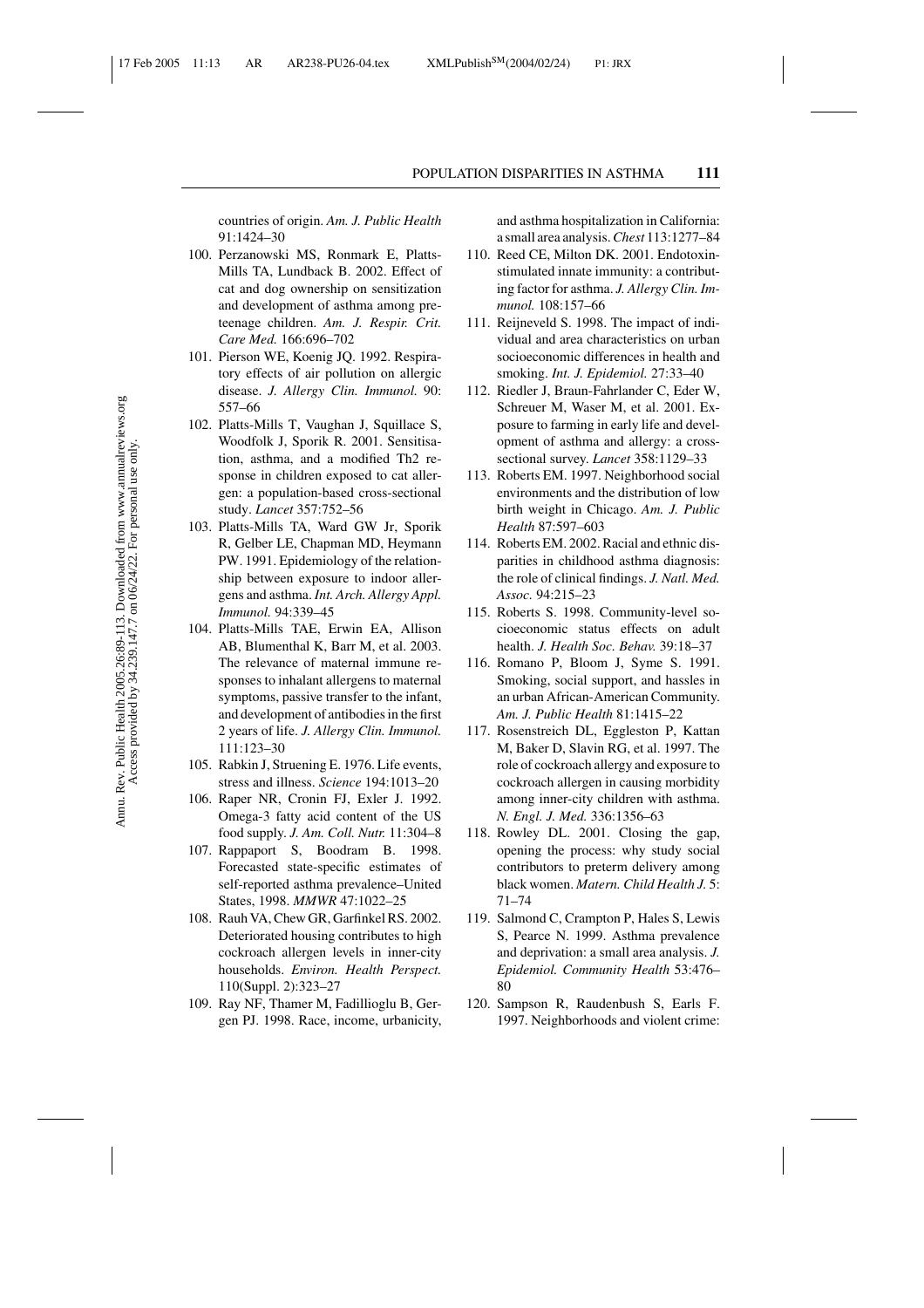a multilevel study of collective efficacy. *Science* 277:918–24

- 121. Sandberg S, Paton JY, McCann DC, McGuiness D, Hillary CR, Oja H. 2000. The role of acute and chronic stress in asthma attacks in children. *Lancet* 356: 982–87
- 122. Schenker M, Samet J, Speizer F. 1983. Risk factors for childhood respiratory disease. *Am. Rev. Respir. Dis.* 128:1038– 43
- 123. Schwartz J. 2004. Air pollution and children's health. *Pediatrics* 113:1037–43
- 124. Schwartz J, Gold DR, Dockery DW, Weiss ST, Speizer FE. 1990. Predictors of asthma and persistent wheeze in a national sample of children in the United States. Association with social class, perinatal events and race. *Am. Rev. Respir. Dis.* 142:555–62
- 125. Seaton A, Godden DJ, Brown K. 1994. Increase in asthma: a more toxic environment or a more susceptible population? *Thorax* 49:171–74
- 126. Shagena M, Sandler H, Perrin E. 1988. Concepts of illness and perception of control in healthy children and in children with chronic illnesses. *J. Dev. Behav. Pediatr.* 9:252–56
- 127. Stein M, Wallston K, Nicassio P, Castner N. 1988. Correlates of a clinical classification schema for the Arthritis Helplessness Index. *Arthritis Rheum.* 31:876–81
- 128. Strachan DP. 1989. Hay fever, hygiene, and household size. *Br. Med. J.* 299: 1259–60
- 129. Strachan DP. 2000. Family size, infection and atopy: the first decade of the "hygiene hypothesis." *Thorax* 55(Suppl. 1):S2–10
- 130. Strachan DP, Cook DG. 1997. Health effects of passive smoking. 1. Parental smoking and lower respiratory illness in infancy and early childhood. *Thorax* 52:905–14
- 131. Strachan DP, Cook DG. 1998. Health effects of passive smoking. 6. Parental smoking and childhood asthma: longi-

tudinal and case-control studies. *Thorax* 53:204–12

- 132. Sullivan SD, Weiss KB, Lynn H, Mitchell H, Kattan M, et al. 2002. The cost-effectiveness of an inner-city asthma intervention for children. *J. Allergy Clin. Immunol.* 110:576–81
- 133. Tager IB. 1998. Smoking and childhood asthma—Where do we stand? *Am. J. Respir. Crit. Care Med.* 158:349–51
- 134. Taylor SE, Repetti RL, Seeman T. 1997. Health psychology: What is an unhealthy environment and how does it get under the skin? *Annu. Rev. Psychol.* 48:411–47
- 135. Troisi RJ, Willett WC, Weiss ST, Trichopoulos D, Rosner B, Speizer FE. 1995. A prospective study of diet and adult-onset asthma. *Am. J. Respir. Crit. Care Med.* 151:1401–8
- 136. U.S. Dep. Health Hum. Serv. 1991. *Healthy People 2000: National Health Promotion and Disease Prevention Objectives. DHHS Publ. No. (PHS) 91– 50212*. Washington, DC: Off. Assist. Secretary Health
- 137. Vintzileos AM, Ananth CV, Smulian JC, Scorza WE, Knuppel RA. 2002. The impact of prenatal care in the United States on preterm births in the presence and absence of antenatal high-risk conditions. *Am. J. Obstet. Gynecol.* 187:1254–57
- 138. von Mutius E, Illi S, Hirsch T, Leupold W, Keil U, Weiland SK. 1999. Frequency of infections and risk of asthma, atopy and airway hyperresponsiveness in children. *Eur. Respir. J.* 14:4–11
- 139. von Mutius E, Martinez FD, Fritzsch C, Nicolai T, Roell G, Thiemann HH. 1994. Prevalence of asthma and atopy in two areas of West and East Germany. *Am. J. Respir. Crit. Care Med.* 149:358–64
- 140. Wagener D, Williams D, Wilson P. 1993. Equity and environmental health: data collection and interpretation issues. *Toxicol. Ind. Health* 9:775–95
- 141. Watson J, Cowen P, Lewis R. 1996. The relationship between asthma admission rates, routes of admission, and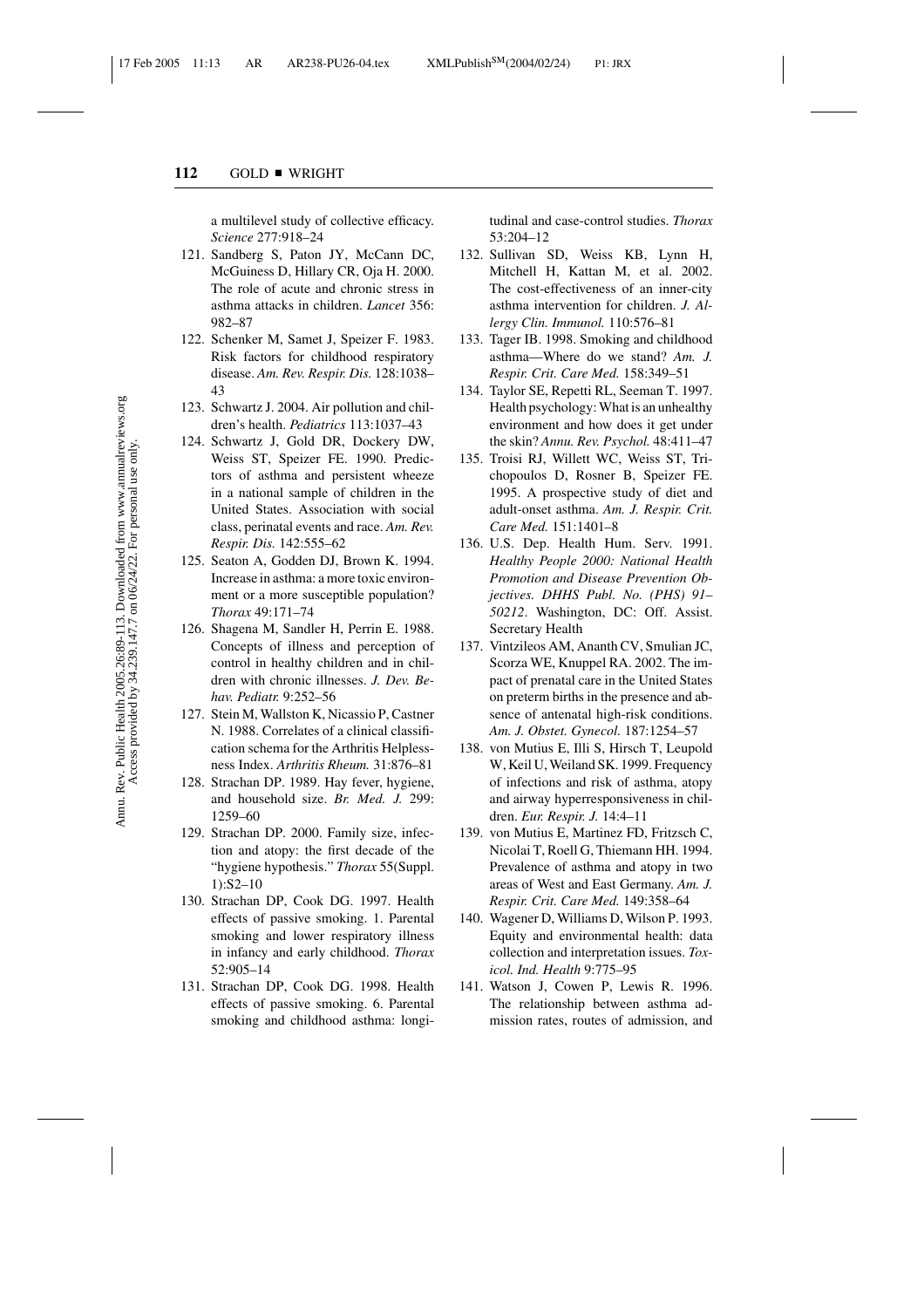socioeconomic deprivation. *Eur. Respir. J.* 9:2087–83

- 142. Weiss KB, Gergen PJ, Hodgson TA. 1992. An economic evaluation of asthma in the United States. *N. Engl. J. Med.* 326:862–66
- 143. Weiss KB, Gergen PJ, Wagener DK. 1993. Breathing better or wheezing worse? The changing epidemiology of asthma morbidity and mortality. *Annu. Rev. Public Health* 14:491–513
- 144. Weiss ST. 2002. Eat dirt—the hygiene hypothesis and allergic diseases.*N. Engl. J. Med.* 347:930–31
- 145. Weiss ST, Shore S. 2004. Obesity and Asthma: Directions for Research NHLBI Workshop, Bethesda, MD, July 15, 2002. *Am. J. Respir. Crit. Care Med.* 169:963– 68
- 146. Weitzman M, Gortmaker S, Sobol A. 1990. Racial, social, and environmental risks for childhood asthma. *Am. J. Dis. Child.* 144:1189–94
- 147. Wilkinson R. 1996. *Unhealthy Societies. The Afflictions of Inequality.* London: Routledge
- 148. Wilson WJ. 1987. *The Truly Disadvantaged: The Inner-City, the Underclass, and Public Policy*. Chicago: Univ. Chicago Press
- 149. Wissow LS, Gittelsohn AM, Szklo M, Starfield B, Mussman M. 1988. Poverty, race, and hospitalization for childhood asthma. *Am. J. Public Health* 78:777– 82
- 150. Woodcock A, Forster L, Matthews E, Martin J, Letley L, et al. 2003. Control of exposure to mite allergen and allergenimpermeable bed covers for adults with asthma. *N. Engl. J. Med.* 349:225–36
- 151. Wright AL, Sherrill D, Holberg CJ, Halonen M, Martinez FD. 1999. Breastfeeding, maternal IgE, and total serum IgE in childhood. *J. Allergy Clin. Immunol.* 104:589–94
- 152. Wright RJ, Cohen S, Carey V, Weiss ST, Gold DR. 2002. Parental stress as a predictor of wheezing in infancy: a prospective birth-cohort study. *Am. J. Respir. Crit. Care Med.* 165:358–65
- 153. Wright RJ, Fisher EB. 2003. Putting asthma into context: influences on risk, behavior, and intervention. In *Neighborhoods and Health*, ed. I Kawachi, LF Berkman, pp. 233–62. New York: Oxford Univ. Press
- 154. Wright RJ, Mitchell H, Visness CM, Cohen S, Stout J, et al. 2004. Community violence and asthma morbidity in the Inner-City Asthma Study. *Am. J. Public Health* 94:625–32
- 155. Wright RJ, Rodriguez M, Cohen S. 1998. Review of psychosocial stress and asthma: an integrated biopsychosocial approach. *Thorax* 53:1066–74
- 156. Wright RJ, Steinbach SF. 2001. Violence: an unrecognized environmental exposure that may contribute to greater asthma morbidity in high risk inner-city populations. *Environ. Health Perspect.* 109:1085–89
- 156a. Wright RJ, Wright RO, Finn P, Staudenmayer J, Contreras JP, et al. 2004. Chronic caregiver stress and IgE expression, allergen-induced proliferation, and cytokine profiles in a birth cohort predisposed to atopy. *J. Allergy Clin. Immunol.* 113:1051–57
- 157. Wuthrich B. 1989. Epidemiology of the allergic diseases: Are they really on the increase? *Int. Arch. Allergy Appl. Immunol.* 90(Suppl. 1):3–10
- 158. Yamada E, Vanna AT, Naspitz CK, Sole D. 2002. International Study of Asthma and Allergies in Childhood (ISAAC): validation of the written questionnaire (eczema component) and prevalence of atopic eczema among Brazilian children. *J. Investig. Allergol. Clin. Immunol.* 12: 34–41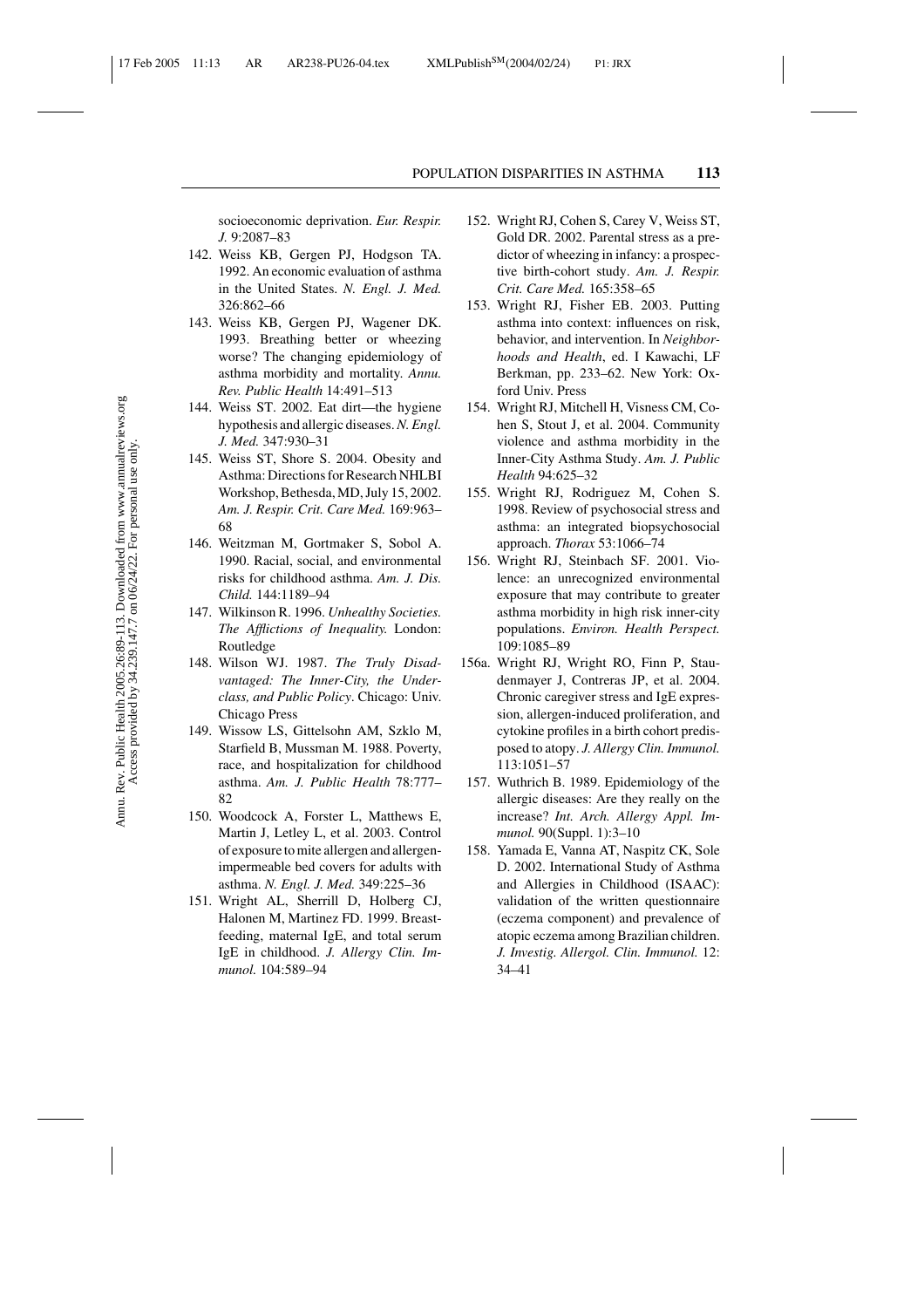# **CONTENTS**

## **EPIDEMIOLOGY AND BIOSTATISTICS**

| A Life Course Approach to Chronic Disease Epidemiology,<br>John Lynch and George Davey Smith                                                                                                    | $\mathbf{1}$ |
|-------------------------------------------------------------------------------------------------------------------------------------------------------------------------------------------------|--------------|
| Advances in Cancer Epidemiology: Understanding Causal Mechanisms                                                                                                                                |              |
| and the Evidence for Implementing Interventions, David Schottenfeld<br>and Jennifer L. Beebe-Dimmer                                                                                             | 37           |
| Competing Dietary Claims for Weight Loss: Finding the Forest Through<br>Truculent Trees, David L. Katz                                                                                          | 61           |
| Population Disparities in Asthma, Diane R. Gold and Rosalind Wright                                                                                                                             | 89           |
| The Rise and Fall of Menopausal Hormone Therapy,<br>Elizabeth Barrett-Connor, Deborah Grady, and Marcia L. Stefanick                                                                            | 115          |
| Magnitude of Alcohol-Related Mortality and Morbidity Among U.S.<br>College Students Ages 18–24: Changes from 1998 to 2001,<br>Ralph Hingson, Timothy Hereen, Michael Winter, and Henry Wechsler | 259          |
| ENVIRONMENTAL AND OCCUPATIONAL HEALTH                                                                                                                                                           |              |
| Advances in Risk Assessment and Communication, Bernard D. Goldstein                                                                                                                             | 141          |
| EMF and Health, Maria Feychting, Anders Ahlbom, and Leeka Kheifets                                                                                                                              | 165          |
| The Public Health Impact of Prion Diseases, Ermias D. Belay<br>and Lawrence B. Schonberger                                                                                                      | 191          |
| Water and Bioterrorism: Preparing for the Potential Threat to U.S. Water<br>Supplies and Public Health, Patricia L. Meinhardt                                                                   | 213          |
| <b>PUBLIC HEALTH PRACTICE</b>                                                                                                                                                                   |              |
| Economic Causes and Consequences of Obesity, Eric A. Finkelstein,<br>Christopher J. Ruhm, and Katherine M. Kosa                                                                                 | 239          |
| Magnitude of Alcohol-Related Mortality and Morbidity Among U.S.<br>College Students Ages 18-24: Changes from 1998 to 2001,                                                                      | 259          |
| Ralph Hingson, Timothy Hereen, Michael Winter, and Henry Wechsler<br>New Microbiology Tools for Public Health and Their Implications,                                                           |              |
| Betty H. Robertson and Janet K.A. Nicholson                                                                                                                                                     | 281          |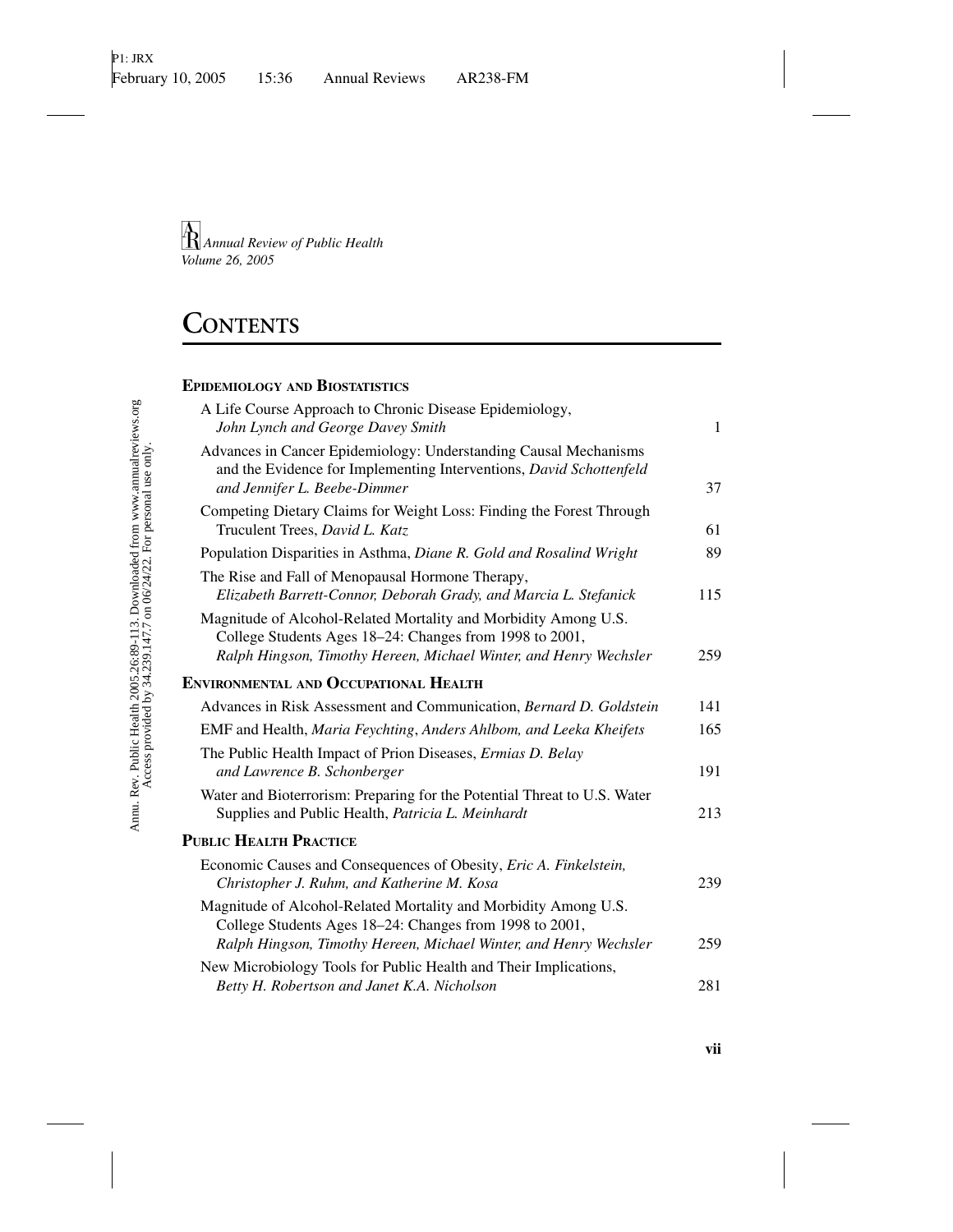| The Public Health Infrastructure and Our Nation's Health,<br>Edward L. Baker, Jr., Margaret A. Potter, Deborah L. Jones,<br>Shawna L. Mercer, Joan P. Cioffi, Lawrence W. Green,<br>Paul K. Halverson, Maureen Y. Lichtveld, and David W. Fleming | 303 |
|---------------------------------------------------------------------------------------------------------------------------------------------------------------------------------------------------------------------------------------------------|-----|
| Social Marketing in Public Health, Sonya Grier and Carol A. Bryant                                                                                                                                                                                | 319 |
| Urban Health: Evidence, Challenges, and Directions, Sandro Galea<br>and David Vlahov                                                                                                                                                              | 341 |
| Social Environment and Behavior                                                                                                                                                                                                                   |     |
| Urban Health: Evidence, Challenges, and Directions, Sandro Galea<br>and David Vlahov                                                                                                                                                              | 341 |
| Acculturation and Latino Health in the United States: A Review of the<br>Literature and its Sociopolitical Context, Marielena Lara,<br>Cristina Gamboa, M. Iya Kahramanian, Leo S. Morales,<br>and David E. Hayes Bautista                        | 367 |
| Adolescent Resilience: A Framework for Understanding Healthy<br>Development in the Face of Risk, Stevenson Fergus and<br>Marc A. Zimmerman                                                                                                        | 399 |
| Declining Rates of Physical Activity in the United States: What are<br>the Contributors?, Ross C. Brownson, Tegan K. Boehmer,<br>and Douglas A. Luke                                                                                              | 421 |
| Impact of Nicotine Replacement Therapy on Smoking Behavior,<br>K. Michael Cummings and Andrew Hyland                                                                                                                                              | 583 |
| Primary Prevention of Diabetes: What Can Be Done and How Much<br>Can Be Prevented?, Matthias B. Schulze and Frank B. Hu                                                                                                                           | 445 |
| Psychosocial Factors and Cardiovascular Diseases, Susan A. Everson-Rose<br>and Tené T. Lewis                                                                                                                                                      | 469 |
| Social Marketing in Public Health, Sonya Grier and Carol A. Bryant                                                                                                                                                                                | 319 |
| <b>HEALTH SERVICES</b>                                                                                                                                                                                                                            |     |
| Abortion in the United States, Cynthia C. Harper, Jillian T. Henderson,<br>and Philip D. Darney                                                                                                                                                   | 501 |
| Patient Perceptions of the Quality of Health Services, Shoshanna Sofaer<br>and Kirsten Firminger                                                                                                                                                  | 513 |
| Toward a System of Cancer Screening in the United States: Trends<br>and Opportunities, Nancy Breen and Helen I. Meissner                                                                                                                          | 561 |
| Competing Dietary Claims for Weight Loss: Finding the Forest Through<br>Truculent Trees, David L. Katz                                                                                                                                            | 61  |
| Urban Health: Evidence, Challenges, and Directions, Sandro Galea<br>and David Vlahov                                                                                                                                                              | 341 |